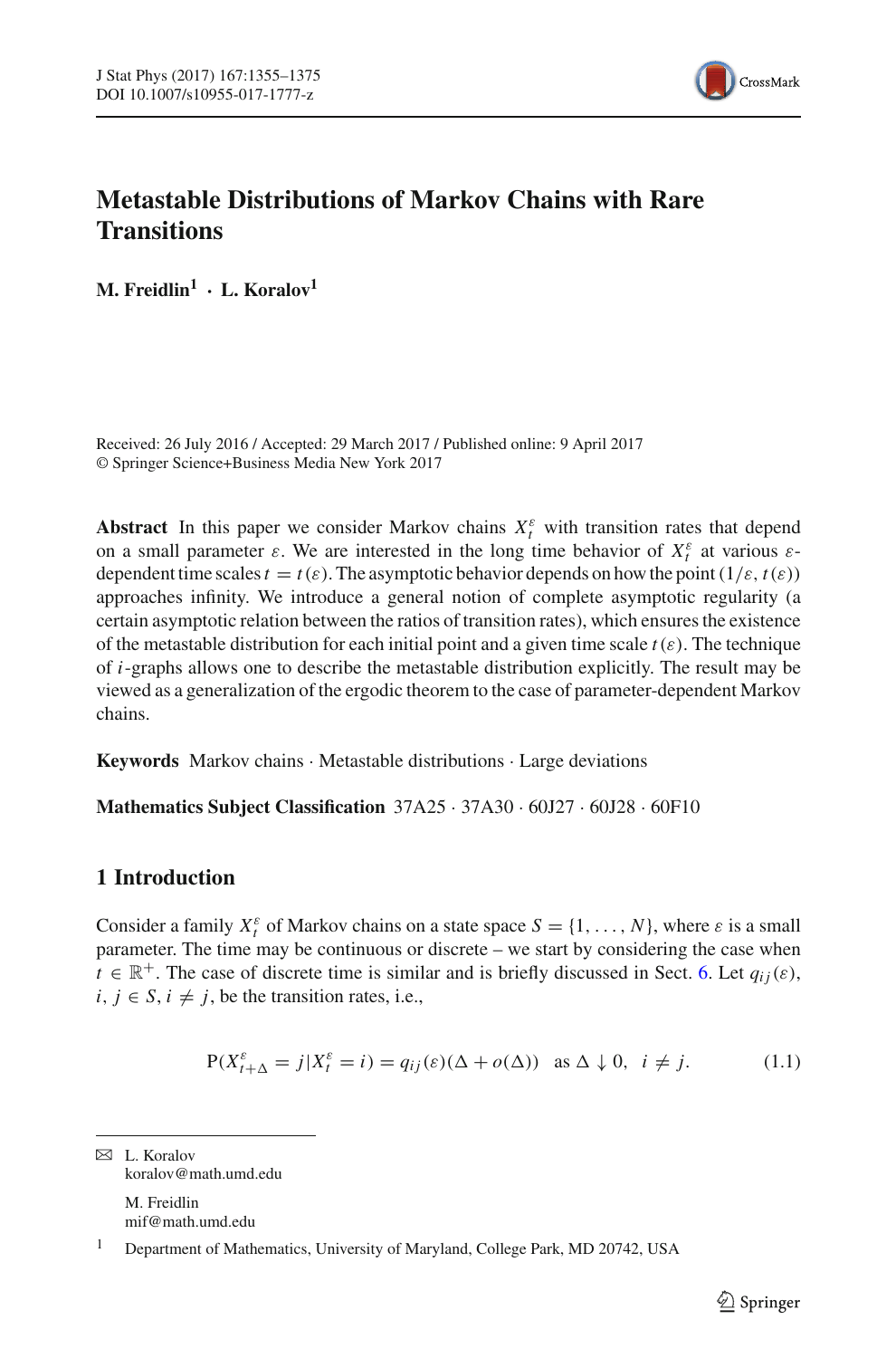We will be interested in the behavior of  $X_t^{\varepsilon}$  as  $\varepsilon \downarrow 0$  and, simultaneously,  $t = t(\varepsilon) \rightarrow \infty$ . The results on the asymptotic behavior of  $X_t^{\varepsilon}$  can be viewed as a refinement of the ergodic theorem for Markov chains (which concerns the asymptotics with respect to the time variable only) and are obviously closely related to the spectral properties of the transition matrix (some of the earliest work on the eigenvalues of matrices with exponentially small entries can be found in [\[36](#page-20-0)]). The double limit at hand depends on how the point  $(1/\varepsilon, t(\varepsilon))$  approaches infinity. Roughly speaking, one can divide the neighborhood of infinity into a finite number of domains such that  $X_{t(\varepsilon)}^{\varepsilon}$  has a limiting distribution (which depends on the initial point) when  $(1/\varepsilon, t(\varepsilon))$  approaches infinity without leaving a given domain. For different domains, these limits are different. These will be referred to as metastable distributions.

The precise description of these domains, i.e., the assumptions on the admissible growth rates of  $t(\varepsilon)$ , will be provided below. Intuitively,  $t(\varepsilon)$  should be such there is a subset  $S' \subset S$ with the property that  $t(\varepsilon)$  is sufficiently large for averaging on  $S'$  to take place, yet not sufficiently large for the process to leave *S* . The existence of such subsets, i.e., the ability to separate different time scales, is a consequence of the property of complete asymptotic regularity, formulated below.

Families of parameter-dependent Markov chains arise in many applications, such as various models of non-equilibrium statistical mechanics at low temperatures (see, e.g., [\[12,](#page-19-0)[15](#page-19-1)[,16](#page-19-2)[,29\]](#page-19-3) and references therein). Another important example leading to parameterdependent Markov chains comes from the study of randomly perturbed dynamical systems [\[24\]](#page-19-4). If a dynamical system has *N* asymptotically stable attractors, each attractor can be associated with a state of a Markov chain, while the transition times between different states are due to large deviations and are determined by the action functional of the perturbed system. In this example, the transition rates are exponentially small (up to a pre-exponential factor) with respect to the size of the perturbation  $\varepsilon$ , i.e., the transition times are exponentially large. Some of the finer results on the transition times (including the pre-exponential factor) were obtained in [\[6,](#page-19-5)[10](#page-19-6)].

As shown in [\[22](#page-19-7)[,24\]](#page-19-4), the long-time behavior of the perturbed process can typically be understood using the notion of the hierarchy of cycles. The hierarchy of cycles means, roughly speaking, that for each  $0 \le r \le \rho$  the set of attractors is decomposed into disjoint subsets  $C_1^r$ ,...,  $C_{n_r}^r$  (cycles of rank *r*), up to the maximal rank  $\rho \langle N$ . The individual attractors are the cycles of rank zero, they are combined in disjoint sets—cycles of rank one, those are combined in cycles of rank two, etc., until the cycle of maximal rank  $\rho < N$  containing all the attractors. With probability close to one as  $\varepsilon \downarrow 0$ , the process goes from a neighborhood of one of the attractors in *C<sup>r</sup> <sup>i</sup>* to a small neighborhood of one the attractors of the next cycle  $C_f^r$ , thus remaining within a cycle of rank  $r + 1$ . The transition time between  $C_i^r$  and  $C_j^r$  is determined by the asymptotics, as  $\varepsilon \downarrow 0$ , of the transition rates between individual attractors that belong to the union of these cycles. The process leaves the cycle of rank  $r + 1$  only after an exponentially large number of transitions between cycles of rank *r*.

In the generic case, for each  $\lambda$  (except a finite number of values) and the time scale  $t(\varepsilon) \sim \exp(\lambda/\varepsilon)$ , with probability close to one, the process can be found in a neighborhood of a particular attractor, which depends on the initial point. If only one invariant probability measure of the unperturbed system is concentrated on this attractor, then the distribution of  $X_{t(\varepsilon)}^{\varepsilon}$  converges, as  $\varepsilon \downarrow 0$ , to this measure, which is called the metastable distribution for the given initial point and given  $\lambda$ .

The above description with the hierarchy of cycles and the meta-stable states is valid, however, only if the notion of the unique "next" cycle (and, consequently, unique metastable state) can be correctly defined. For example, when the unperturbed dynamics has certain symmetries (or "rough symmetries" as in [\[23\]](#page-19-8)), the notion of "next" is not defined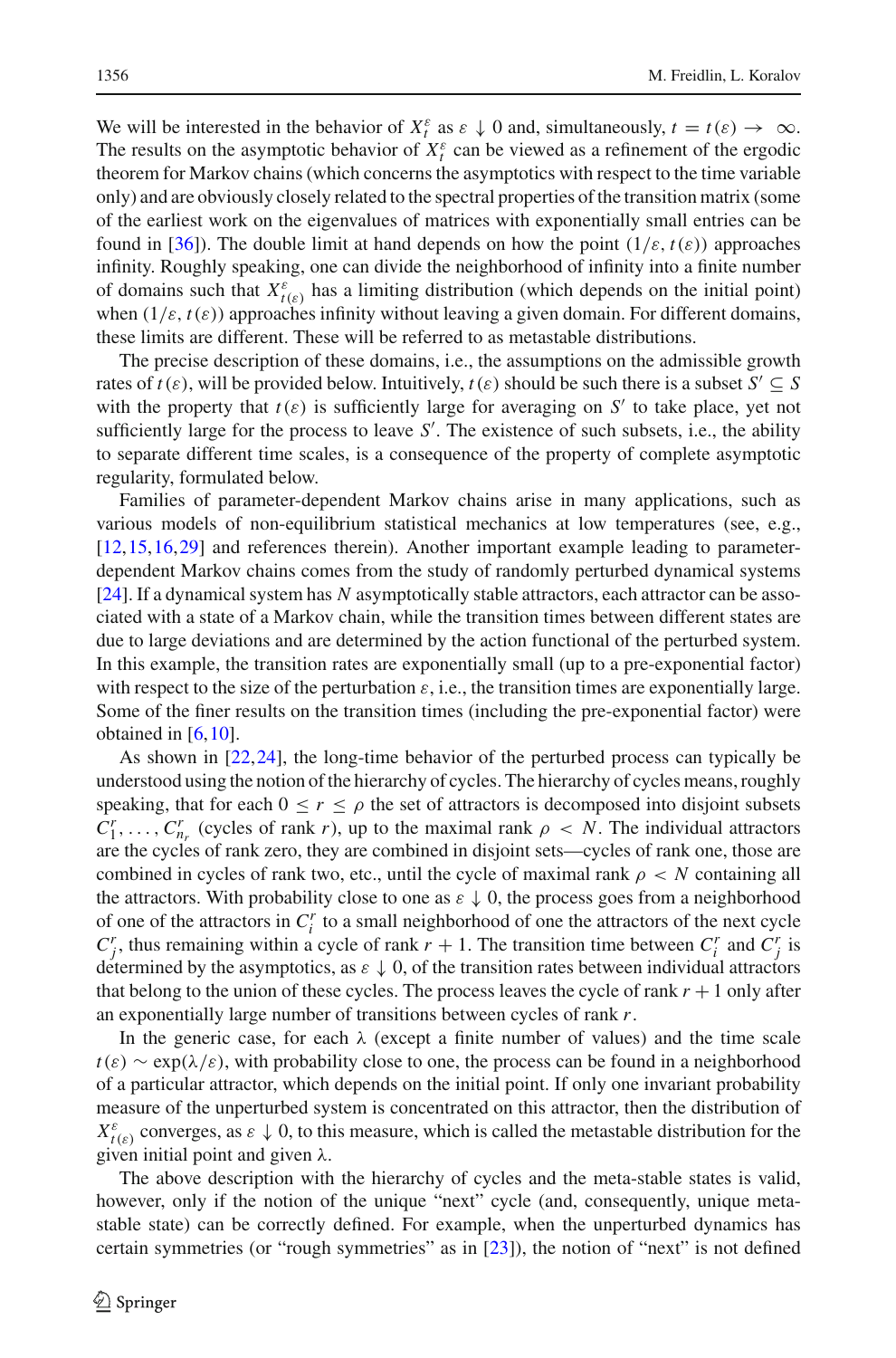uniquely even for individual attractors (cycles of rank zero). A similar phenomenon was observed in [\[25\]](#page-19-9), due not to symmetries but to degeneration of the unperturbed dynamics in a part of the phase space.

Since the hierarchies of cycles were introduced in [\[22](#page-19-7)], many different techniques have been developed for the study of metastability, some of which do not require the uniqueness of the 'next' state or cycle. Those include renormalization group ideas (as in [\[30](#page-20-1)[–33](#page-20-2)]), the potential-theoretic approach (see  $[9-12,19]$  $[9-12,19]$  $[9-12,19]$  and references therein), and the martingale approach (see [\[4](#page-19-12)[,5\]](#page-19-13) and references therein). See also [\[13](#page-19-14)[,28](#page-19-15),[34](#page-20-3)[,35\]](#page-20-4) for problems concerning simulated annealing, where a hierarchy construction also appears. Distribution of a process conditioned to stay within a trapping collection of states and the asymptotic distribution of the exit time were studied in  $[8,21]$  $[8,21]$ . (See also  $[1,2,17,20]$  $[1,2,17,20]$  $[1,2,17,20]$  $[1,2,17,20]$  $[1,2,17,20]$  for problems related to the distribution of a hitting time of a set in a rather general setting.) The distribution of the exit path from a set after the last visit to a given subset was studied in [\[14](#page-19-22)].

Yet another example leading to parameter-dependent Markov chains is provided by dynamical systems with heteroclinic networks. Namely, assume that there are finitely many stationary points with heteroclinic connections that together form a connected set. Assume that the entire network serves as an attractor for the dynamical system. The flow lines connecting pairs of stationary points can be associated with the states of a Markov chain. After a random perturbation of size  $\varepsilon$ , the transition times between the neighborhoods of such flow lines scale as powers of  $\varepsilon$  (up to a logarithmic factor). So the notions of the hierarchy of cycles and the meta-stable states could apply (at times that scale as powers of  $\varepsilon$ , rather than exponentially). However, the notion of "next" state may again be not defined uniquely, since the exit from a neighborhood of a heteroclinic connection (say, between stationary points *A* and *B*) can happen along either of the heteroclinic connections leading out of *B*. A detailed study of motion along heteroclinic networks is the subject of [\[3\]](#page-19-23). It should be stressed that the dynamics in this example, as well as in the case of asymptotically stable attractors discussed above, is only approximately described by a Markov chain of the type considered in the current paper. A reduction of the true dynamics to a finite-state Markov chain requires non-trivial analysis.

In the current paper, we introduce the notion of the hierarchy of Markov chains in a general setting. We show that it should replace the notion of the hierarchy of cycles. We do not require the transition rates between different states to scale exponentially (as in most models arising from statistical physics and in the study of randomly perturbed dynamical systems), but only assume that there is a simple asymptotic relation between the ratios of transition rates.

More precisely, we introduce the following definition.

**Definition 1.1** The family  $X_t^{\varepsilon}$  is said to be *asymptotically regular* as  $\varepsilon \downarrow 0$  if the following two conditions hold.

(a) The transition rates  $q_{ij}(\varepsilon)$  are positive<sup>[1](#page-2-0)</sup> for  $\varepsilon > 0$  and all  $i \neq j$ .

(b) For each *i*, *j*, *k*, *l*  $\in$  *S* satisfying  $i \neq j$ ,  $k \neq l$ , the following finite or infinite limit exists

$$
\lim_{\varepsilon \downarrow 0} (q_{ij}(\varepsilon)/q_{kl}(\varepsilon)) \in [0, \infty].
$$

Loosely speaking, the property of asymptotic regularity implies that  $X_t^{\varepsilon}$  has a certain limiting structure when  $\varepsilon \downarrow 0$ . Namely, while asymptotic regularity does not allow one to control the transition times between different states, it allows one to analyze the order in which the states are visited, which is crucial for describing the limiting behavior of invariant measures of  $X_t^{\varepsilon}$ .

<span id="page-2-0"></span><sup>&</sup>lt;sup>1</sup> The main result can be obtained even if the positivity assumption is relaxed, as mentioned in Sect. [6.](#page-17-0)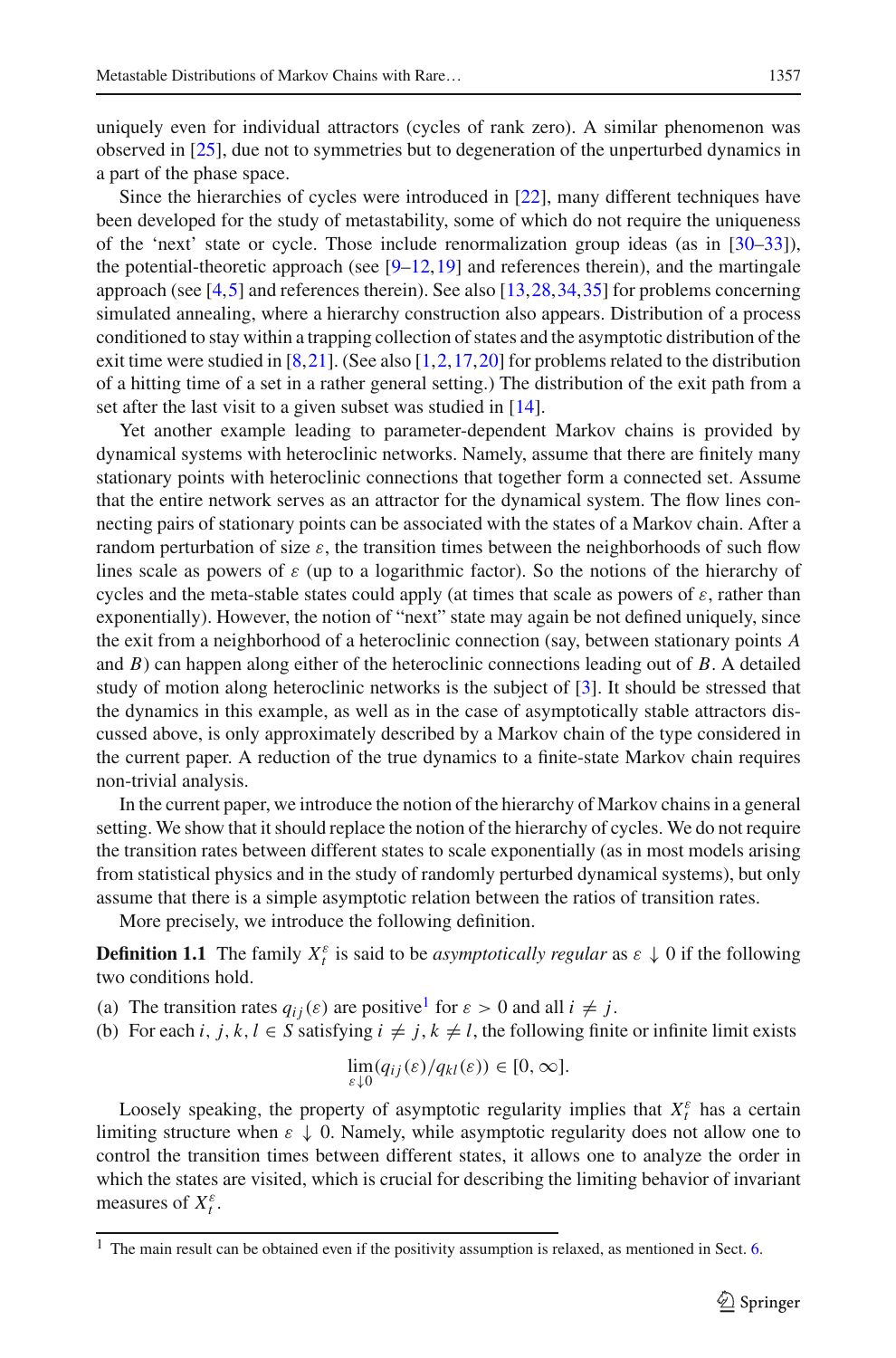In Sect. [2,](#page-3-0) we will introduce the hierarchy of Markov chains. The hierarchy will be defined inductively by successively reducing the state space, i.e., combining the elements of the state space into subsets that will serve as states for the chain of higher rank. This construction generalizes the hierarchy of cycles notion of [\[22](#page-19-7)]. In order to perform an inductive step, we will require each chain appearing in the construction to be asymptotically regular. While this condition may seem not explicit, we will show that it holds if the transition rates of the original family satisfy a relatively simple condition, which we call *complete asymptotic regularity*. A similar condition was introduced in a recent paper [\[7\]](#page-19-24), where a different technique for the hierarchy construction (based on the study of hitting times of states and appropriate clusters of states) was employed.

After constructing the hierarchy, we can associate an increasing sequence of time scales  $f_n(i, \varepsilon)$ ,  $1 \leq n \leq n^*$ , with each initial state  $i \in S$  of the original chain. These time scales satisfy  $f_n(i, \varepsilon) \ll f_{n+1}(i, \varepsilon), 1 \leq n \leq n^* - 1$ , and  $f_{n^*}(i, \varepsilon) \equiv \infty$ . Assuming that the process starts at *i* and  $f_n(i, \varepsilon) \ll t(\varepsilon) \ll f_{n+1}(i, \varepsilon)$ , we will show that  $X_{t(\varepsilon)}^{\varepsilon}$  converges to a distribution  $v(i, \cdot)$ , called the metastable distribution for the initial state *i* at the time scale  $t(\varepsilon)$ . This is the main result of our paper.

In Sect. [3,](#page-7-0) we discuss some simple properties of asymptotically regular Markov chains. In Sect. [4,](#page-9-0) we formulate and prove the main theorem on the meta-stable behavior of the original process. In Sect. [5,](#page-16-0) we prove that a condition on the transition rates of the family of Markov chains guarantees that all the chains in the hierarchy are asymptotically regular. We briefly discuss a couple of generalizations in Sect. [6.](#page-17-0)

# <span id="page-3-0"></span>**2 Hierarchy of Markov Chains**

#### **2.1 Reduced Markov Chain**

Given an asymptotically regular family of Markov chains  $X_t^{\varepsilon}$  with  $N > 1$ , we will construct a reduced Markov chain (later also referred to as the reduced Markov chain of rank one). First, we define a discrete-time Markov chain on *S*, which will be referred to as the *skeleton Markov chain* and denoted by  $Z_n$ . Its transition probabilities are defined by

$$
P_{ij} = \lim_{\varepsilon \downarrow 0} (q_{ij}(\varepsilon) / \sum_{j' \neq i} q_{ij'}(\varepsilon)), \ \ j \neq i; \ \ P_{ii} = 0.
$$

Observe that the above limit exists since the family of chains  $X_t^{\varepsilon}$  is asymptotically regular. Recall (see [\[18\]](#page-19-25)) that the (finite) state space of a Markov chain can be uniquely decomposed into a disjoint union of ergodic classes and the sets consisting of individual transient states,

<span id="page-3-2"></span>
$$
S = S_1 \bigcup \ldots \bigcup S_n. \tag{2.1}
$$

Note that  $n < N$  since each ergodic class of  $Z_n$  contains at least two states, which follows from the fact that for each *i* there is  $j \neq i$  such that  $P_{ij} > 0$ .

Next, for each  $1 \le k \le n$ , we define the Markov chains  $Y_t^{k,\varepsilon}$  by narrowing the state space *S* to  $S_k$  and retaining the same transition rates for *i*,  $j \in S_k$  as in the original Markov chain *X*<sub>t</sub><sup>ε</sup>. Let  $\mu^k(i, \varepsilon)$  be the invariant measure of the state  $i \in S_k$  for the chain  $Y_t^{k, \varepsilon}$ .

Finally, we define the *reduced Markov chain*. Its state space is the set  $\{S_1, \ldots, S_n\}$ . The transition rate between  $S_k$  and  $S_l$ ,  $k \neq l$ , denoted by  $Q_{kl}(\varepsilon)$ , is defined by

<span id="page-3-1"></span>
$$
Q_{kl}(\varepsilon) = \sum_{i \in S_k} \sum_{j \in S_l} \mu^k(i, \varepsilon) q_{ij}(\varepsilon).
$$
 (2.2)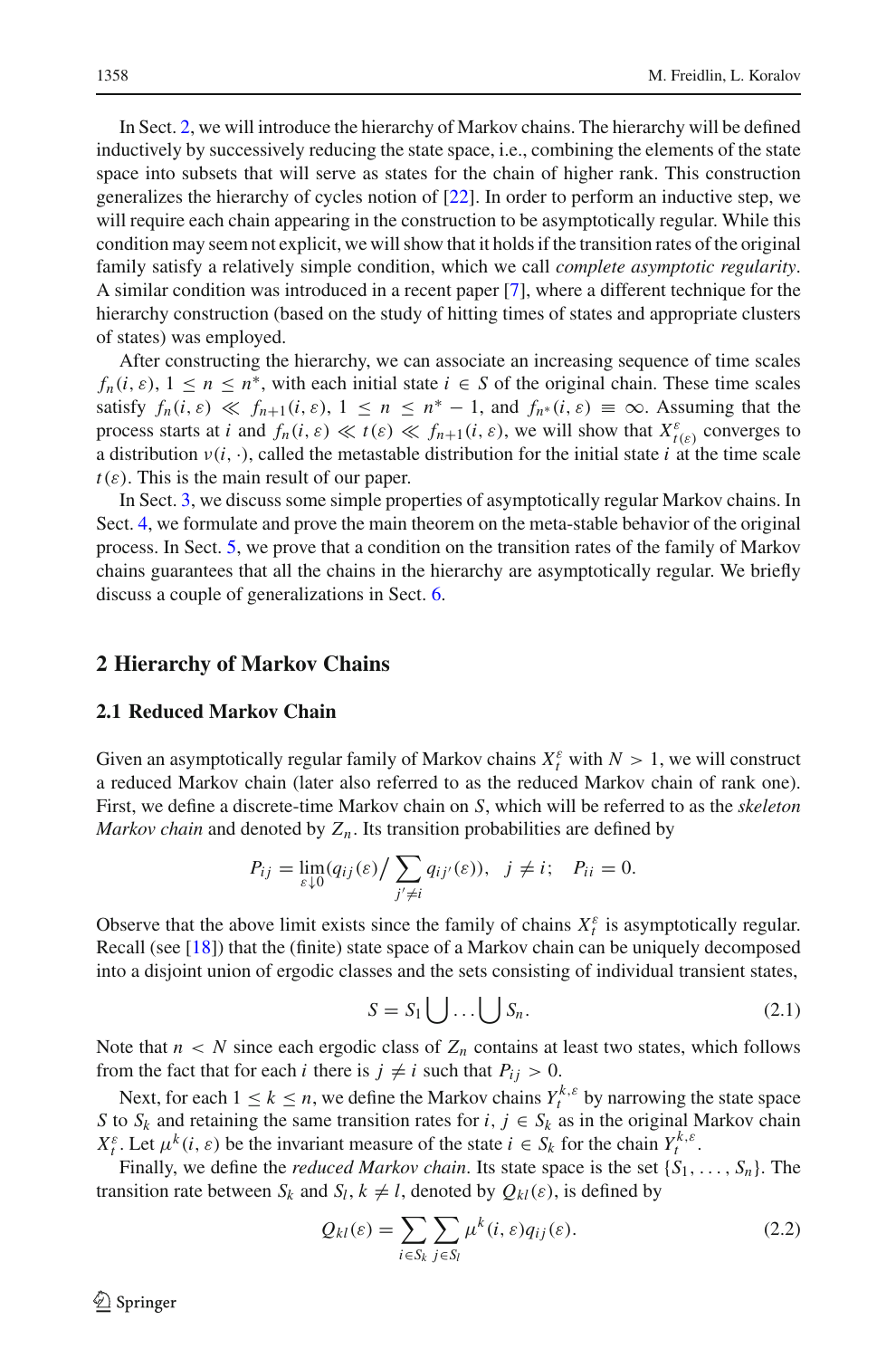#### **2.2 Definition of the Hierarchy**

We will use induction to define the reduced Markov chains  $X_t^{r,\varepsilon}$ ,  $0 \le r \le \rho$ , with some  $0 \le \rho \le N$ . The reduced Markov chain of rank zero (i.e., corresponding to  $r = 0$ ) will coincide with  $X_t^{\varepsilon}$ , while the reduced Markov chain of rank  $\rho$  will be trivial (i.e., its state space will contain one element). The entire collection of reduced Markov chains will be referred to as the hierarchy. An example of a family of Markov chains with the hierarchy construction will be provided at the end of this section.

For each  $0 \le r \le \rho - 1$ , by partitioning the state space of  $X_t^{r,\varepsilon}$  into  $n_{r+1}$  subsets (referred to as clusters), we will define Markov chains  $Y_t^{r,k,\varepsilon}$ ,  $1 \le k \le n_{r+1}$ . The chain  $Y_t^{r,k,\varepsilon}$  will be referred to as the *k*-th chain of rank *r*.

We set  $n_0 = N$  and  $S_1^0 = 1,..., S_{n_0}^0 = n_0$ . These are clusters of rank zero. The reduced Markov chain of rank zero, denoted by  $X_t^{0,\varepsilon}$ , is defined on the state space  $S^0 = \{S_1^0, \ldots, S_{n_0}^0\}$ and has transition rates  $Q_{ij}^0(\varepsilon) = q_{ij}(\varepsilon)$ . Thus it coincides with the original Markov chain.

If  $N = 1$ , this results in the trivial hierarchy. If  $N > 1$ , we can apply the above construction of the reduced Markov chain. We set  $n_1 = n$  and use the following notation

$$
S = S_1^1 \bigcup \ldots \bigcup S_{n_1}^1.
$$

for the decomposition of the original state space into ergodic classes and sets containing individual transient states for the skeleton chain. The sets  $S_1^1, \ldots, S_{n_1}^1$  will be referred to as clusters of rank one. For each  $1 \leq k \leq n_1$ , we set  $Y_t^{0,k,\varepsilon} = Y_t^{k,\varepsilon}$ , which will be be referred to as the *k*-th Markov chain of rank zero. Let  $\mu^{0,k}(i,\varepsilon)$  be the invariant measure of the state  $S_i^0 \in S_k^1$  for the chain  $Y_t^{0,k,\varepsilon}$  defined above.

The reduced Markov chain introduced above will also be referred to as the reduced Markov chain or rank one and denoted by  $X_t^{1,\varepsilon}$ . Its state space is the set  $\{S_1^1, \ldots, S_{n_1}^1\}$ . The transition rate between  $S_k^1$  and  $S_l^1$ ,  $1 \le k, l \le n_1, k \ne l$ , denoted by  $Q_{kl}^1(\varepsilon)$ , is defined, in conformance with  $(2.2)$ , by

<span id="page-4-0"></span>
$$
Q_{kl}^1(\varepsilon) = \sum_{i \in S_k^1} \sum_{j \in S_l^1} \mu^{0,k}(i,\varepsilon) Q_{ij}^0(\varepsilon).
$$
 (2.3)

If  $X_t^{1,\varepsilon}$  is asymptotically regular, we can replicate the above construction, i.e., define the skeleton chain corresponding to  $X_t^{1,\varepsilon}$  and partition  $\{S_1^1, \ldots, S_{n_1}^1\}$  into clusters  $S_1^2, \ldots, S_{n_2}^2$ . For each  $1 \le k \le n_2$ , we can define the *k*-th Markov chain of rank one, denoted by  $Y_t^{1,k,\varepsilon}$ . The reduced Markov chain  $X_t^{2,\varepsilon}$  of rank two is defined on the state space  $\{S_1^2, \ldots, S_{n_2}^2\}$ . The construction then continues inductively, assuming that all the reduced chains are asymptotically regular.

Let  $\rho$  be the first index such that  $n_{\rho} = 1$ . Observe that  $\rho < N$  since  $n_0 = N$  and  $n_{r+1} < n_r$ for each *r*. Since  $n_{\rho} = 1$ , there is only one Markov chain of rank  $\rho - 1$ , and the reduced Markov chain of rank  $\rho$  is trivial – its state space consists of one element  $S_1^{\rho}$ . This completes the construction of the hierarchy.

The reduced Markov chain of rank  $r$ ,  $0 \le r \le \rho$ , will be denoted by  $X_t^{r,\varepsilon}$ , its transition rates will be denoted by  $Q_{kl}^r(\varepsilon)$ , the *k*-th Markov chain of rank  $r, 0 \le r < \rho, 1 \le k \le n_{r+1}$ , will be denoted by  $Y_t^{r,k,\varepsilon}$ , and the invariant measure of a state  $S_t^r \in S_k^{r+1}$  for this Markov chain will be denoted by  $\mu^{r,k}(i, \varepsilon)$ .

For a state  $j \in S$ , we'll write that  $j \prec S_k^r$  if there is a sequence  $j = j_0, j_1, \ldots, j_r = k$ such that

<span id="page-4-1"></span>
$$
j = S_{j_0}^0 \in S_{j_1}^1 \dots \in S_{j_r}^r. \tag{2.4}
$$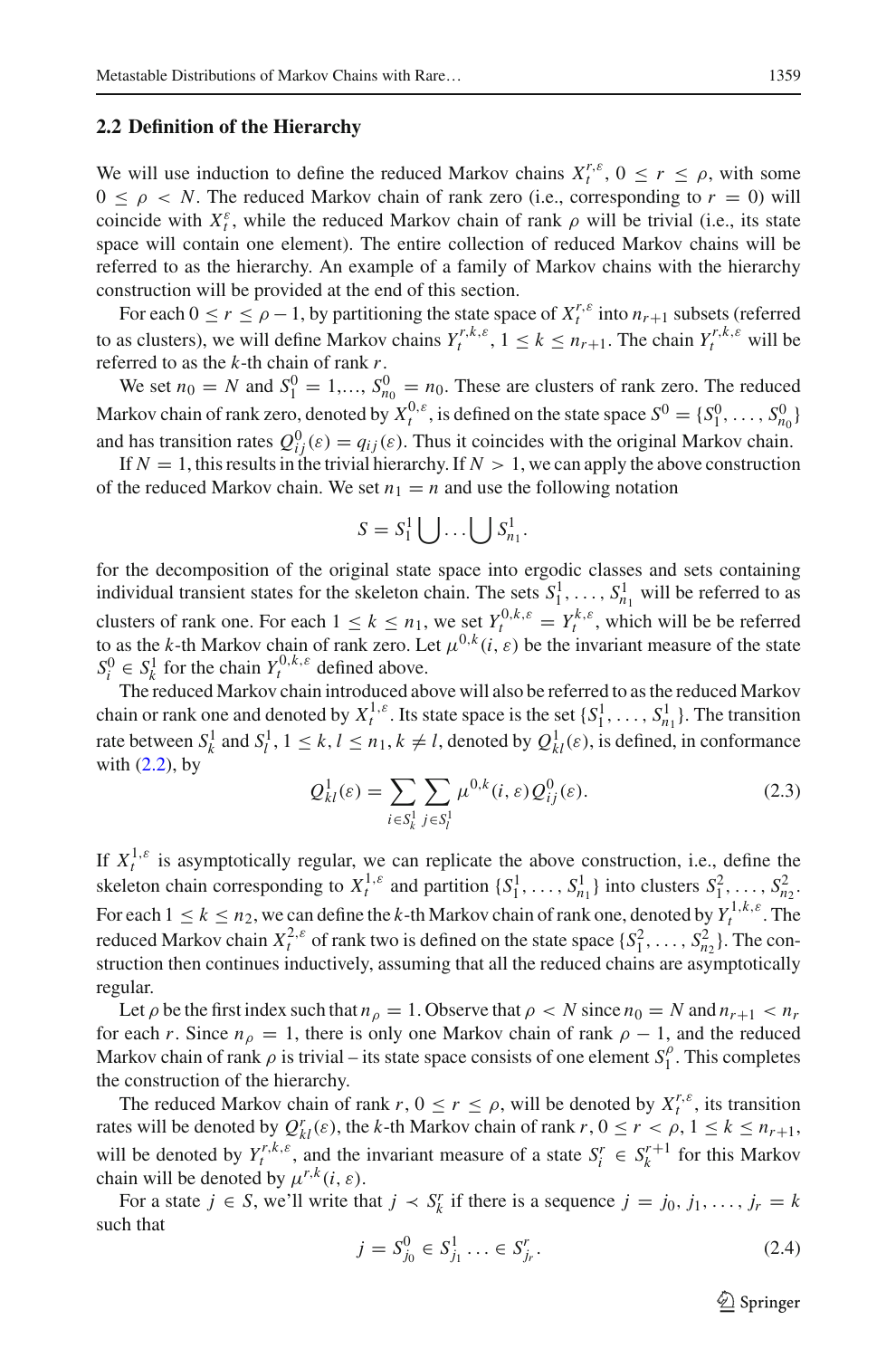For  $1 \leq k \leq n_r$  and *j* such that  $j \lt S_k^r$  does not hold, we will need the functions  $\tilde{Q}_{kj}^r(\varepsilon)$ . These are defined inductively, namely,  $\tilde{Q}_{kj}^0(\varepsilon) = Q_{ij}^0(\varepsilon)$  if  $S_k^0 = i$  and

$$
\widetilde{Q}_{kj}^r(\varepsilon) = \sum_{i:S_i^{r-1} \in S_k^r} \mu^{r-1,k}(i,\varepsilon) \widetilde{Q}_{ij}^{r-1}(\varepsilon), \quad 1 \le r \le \rho - 1.
$$

Intuitively, these serve as transition rates from a cluster of rank *r* to an individual state, although, unlike  $Q_{kl}^r(\varepsilon)$ , they don't correspond to transition rates of any of the Markov chains introduced above. Let us stress that the functions  $\widetilde{Q}^r_{k}( \varepsilon)$  were not used in the construction of the hierarchy. They will be needed however in extent describe the commutation helionics of the hierarchy. They will be needed, however, in order to describe the asymptotic behavior of  $X_t^{\varepsilon}$  (for example, in the case when the time needed for  $X_t^{\varepsilon}$  to exit the state *j* is longer than the time needed for  $X_t^{r,\varepsilon}$  to exit the state  $S_k^r$ ).

Let us stress that the inductive construction of the hierarchy is possible under the condition that all the reduced chains that appear at each step are asymptotically regular.

**Definition 2.1** We will say that  $X_t^{\varepsilon}$  is *completely asymptotically regular* if for each  $a > 0$  and each  $(i_1, \ldots, i_a)$ ,  $(j_1, \ldots, j_a)$ ,  $(k_1, \ldots, k_a)$ , and  $(l_1, \ldots, l_a)$  the following finite or infinite limit exists

<span id="page-5-1"></span>
$$
\lim_{\varepsilon \downarrow 0} \left( \frac{q_{i_1 j_1}(\varepsilon)}{q_{k_1 l_1}(\varepsilon)} \times \dots \times \frac{q_{i_a j_a}(\varepsilon)}{q_{k_a l_a}(\varepsilon)} \right) \in [0, \infty],
$$
\n(2.5)

provided that  $i_1 \neq j_1, \ldots, i_a \neq j_a, k_1 \neq l_1, \ldots, k_a \neq l_a$ .

<span id="page-5-0"></span>**Lemma 2.2** *Suppose that*  $X_t^{\varepsilon}$  *is completely asymptotically regular. Then the reduced chain is also completely asymptotically regular.*

This lemma will be proved in Sect. [5.](#page-16-0) For now, we observe that if  $X_t^{\varepsilon}$  is completely asymptotically regular, then, by Lemma [2.2,](#page-5-0) so are the reduced Markov chains that appear at each step of the inductive construction of the hierarchy, which implies that all of them are asymptotically regular.

In conclusion of this section, let us consider a simple example of a family of Markov chains and of the corresponding hierarchy. In this example,  $n_0 = N = 7$ , and the transition rates, arranged in a matrix without diagonal elements, are given by

$$
q(\varepsilon) = Q^{0}(\varepsilon) = \begin{pmatrix} * & \varepsilon & \varepsilon^{4} & e^{-1/\varepsilon} & e^{-1/\varepsilon} & e^{-2/\varepsilon} & e^{-2/\varepsilon} \\ \varepsilon^{4} & * & \varepsilon^{2} & e^{-1/\varepsilon} & e^{-1/\varepsilon} & e^{-2/\varepsilon} & e^{-2/\varepsilon} \\ \varepsilon^{3} & \varepsilon^{3} & * & e^{-1/\varepsilon} & e^{-1/\varepsilon} & e^{-2/\varepsilon} & e^{-2/\varepsilon} \\ e^{-1/\varepsilon} & e^{-1/\varepsilon} & * & 1/|\ln(\varepsilon)| & e^{-2/\varepsilon} & e^{-2/\varepsilon} \\ e^{-1/\varepsilon} & e^{-1/\varepsilon} & e^{-1/\varepsilon} & 1/|\ln(\varepsilon)| & * & e^{-2/\varepsilon} & e^{-2/\varepsilon} \\ e^{-2/\varepsilon} & e^{-2/\varepsilon} & e^{-2/\varepsilon} & e^{-2/\varepsilon} & * & \varepsilon \\ e^{-2/\varepsilon} & e^{-2/\varepsilon} & e^{-2/\varepsilon} & e^{-2/\varepsilon} & e^{-2/\varepsilon} & * & * \end{pmatrix}.
$$

In Fig. [1,](#page-6-0) the solid arrows denote non-zero transitions for the skeleton Markov chain corresponding to  $X_t^{0,\varepsilon}$ . The skeleton Markov chain has three ergodic classes (clusters of rank one):  $S_1^1 = \{1, 2, 3\}, S_2^1 = \{4, 5\}, \text{ and } S_3^1 = \{6, 7\}.$  Thus  $n_1 = 3$ . The transition rates for Markov chains of rank zero  $(Y_t^{0,1,\varepsilon}, Y_t^{0,2,\varepsilon})$ , and  $Y_t^{0,3,\varepsilon}$  can be arranged into matrices

$$
\begin{pmatrix} * & \varepsilon & \varepsilon^4 \\ \varepsilon^4 & * & \varepsilon^2 \\ \varepsilon^3 & \varepsilon^3 & * \end{pmatrix}, \quad \begin{pmatrix} * & 1/|\ln(\varepsilon)| \\ 1/|\ln(\varepsilon)| & * \end{pmatrix}, \text{ and } \begin{pmatrix} * & \varepsilon \\ \varepsilon & * \end{pmatrix}.
$$

 $\mathcal{L}$  Springer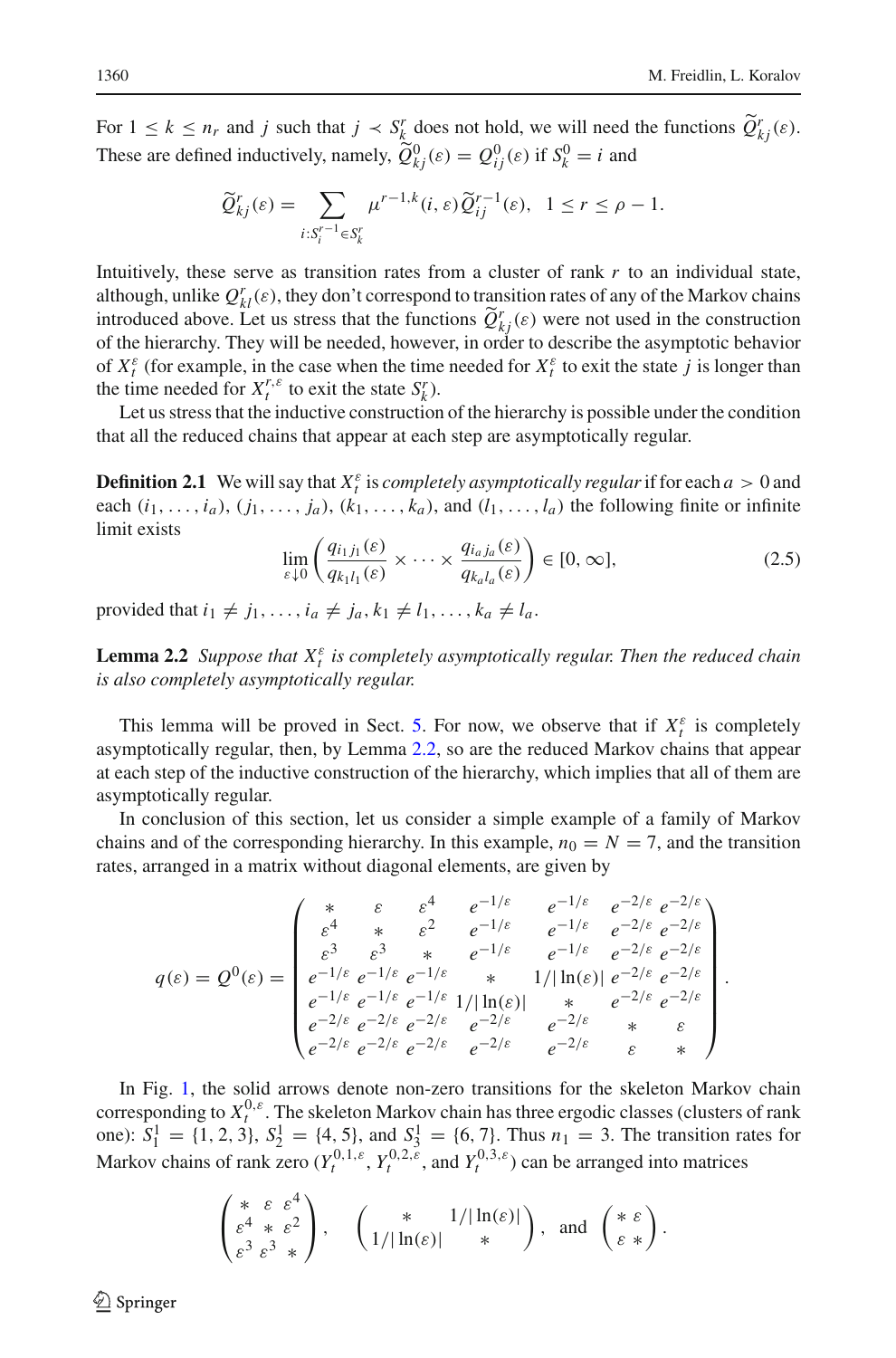

<span id="page-6-0"></span>**Fig. 1** In this example,  $n_0 = N = 7$ ,  $n_1 = 3$ ,  $n_2 = 2$ ,  $n_3 = 1$ , and  $\rho = 3$ . The *solid arrows* denote non-zero transitions for the skeleton Markov chain corresponding to  $X_t^{0,\varepsilon}$ . The *dashed arrows* denote nonzero transitions for the skeleton Markov chain corresponding to  $X_t^{1,\varepsilon}$ . The *dotted arrows* denote non-zero transitions for the skeleton Markov chain corresponding to  $X_t^{2,\varepsilon}$ 

Their invariant measures are easily seen to be given by

$$
\mu^{0,1}(\cdot,\varepsilon) = (\varepsilon^2(1+o(1)), 2\varepsilon(1+o(1)), 1+o(1)), \quad \mu^{0,2}(\cdot,\varepsilon) = \left(\frac{1}{2},\frac{1}{2}\right),
$$
  

$$
\mu^{0,3}(\cdot,\varepsilon) = \left(\frac{1}{2},\frac{1}{2}\right).
$$

(Here and below, each instance of  $o(1)$  may represent a different function that tends to zero as  $\varepsilon \downarrow 0$ .) Thus, by [\(2.3\)](#page-4-0), the transition rates for the reduced Markov chain of rank one are given by

$$
Q^{1}(\varepsilon) = \begin{pmatrix} * & (2+o(1))e^{-1/\varepsilon} & (2+o(1))e^{-2/\varepsilon} \\ 3e^{-1/\varepsilon} & * & 2e^{-2/\varepsilon} \\ 3e^{-2/\varepsilon} & 2e^{-2/\varepsilon} & * \end{pmatrix}.
$$

In Fig. [1,](#page-6-0) the dashed arrows denote non-zero transitions for the skeleton Markov chain corresponding to  $X_t^{1,\varepsilon}$ . This skeleton Markov chain has one ergodic class  $S_1^2 = \{S_1^1, S_2^1\} = \{\{1, 2, 3\}, \{4, 5\}\}\$  and one transient set  $S_2^2 = \{S_3^1\} = \{\{6, 7\}\}\$ , and thus  $n_2 = 2$ . The transition rates for the Markov chain  $Y_t^{1,1,\varepsilon}$  of rank one can be arranged into the matrix

$$
\begin{pmatrix} * & 2(1+o(1))e^{-1/\varepsilon} \\ 3e^{-1/\varepsilon} & * \end{pmatrix}.
$$

Its invariant measure is given by

$$
\mu^{1,1}(\cdot,\varepsilon) = ((3+o(1))/5, (2+o(1))/5).
$$

The Markov chain  $Y_t^{1,2,\varepsilon}$  is trivial since its state space contains only one element, and  $\mu^{1,2}(1,\varepsilon) = 1$ . The state space for the reduced Markov chain of rank two is the set  $\{S_1^2, S_2^2\}$ . Applying [\(2.3\)](#page-4-0) to  $X_t^{1,\epsilon}$  instead of  $X_t^{0,\epsilon}$ , we obtain that the transition rates for the reduced Markov chain of rank two are given by

$$
Q_{12}^2 = \mu^{1,1}(1,\varepsilon)Q_{13}^1(\varepsilon) + \mu^{1,1}(2,\varepsilon)Q_{23}^1(\varepsilon) = (2+o(1))e^{-2/\varepsilon},
$$
  
\n
$$
Q_{21}^2 = \mu^{1,2}(1,\varepsilon)Q_{31}^1(\varepsilon) + \mu^{1,2}(1,\varepsilon)Q_{32}^1(\varepsilon) = (5+o(1))e^{-2/\varepsilon}.
$$

In Fig. [1,](#page-6-0) the dotted arrows denote non-zero transitions for the skeleton Markov chain corresponding to  $X_t^{2,\varepsilon}$ . This skeleton chain has one ergodic class, and thus  $n_3 = 1$  and  $\rho = 3$ . There is only one Markov chain of rank two,  $Y_t^{2,1,\varepsilon}$ , which coincides with  $X_t^{2,\varepsilon}$ . The reduced

 $\circled{2}$  Springer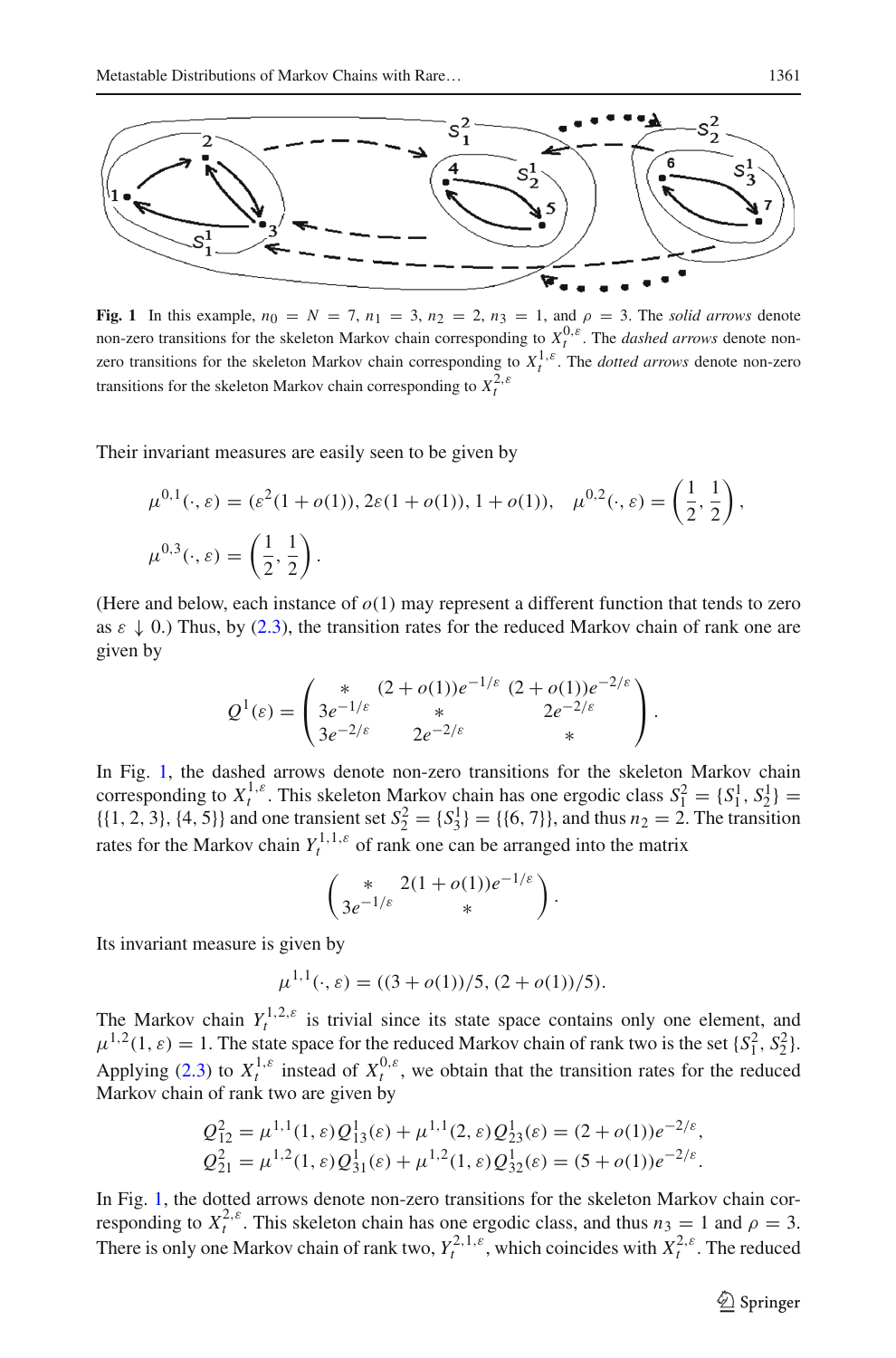Markov chain of rank three is trivial—its state space consists of one element  $S_1^3 = \{\{S_1^2, S_2^2\}\}\$ . This completes the construction of the hierarchy.

### <span id="page-7-0"></span>**3 Asymptotically Regular Families of Markov Chains**

In order to prepare for the discussion of metastability, we need several lemmas on asymptotically regular families of Markov chains. Let  $\mu(i, \varepsilon)$  denote the invariant measure of the state *i* in an asymptotically regular Markov chain  $X_t^{\varepsilon}$  with  $N > 1$ . We'll be interested in the asymptotics of  $\mu(i, \varepsilon)$  in the case when the skeleton chain has one ergodic class and no transient states (in which case  $\rho = 1$  and no additional assumptions are required in order to define the hierarchy). Note that this condition is satisfied for each of the Markov chains  $Y_t^{r,k,\varepsilon}$ ,  $0 \le r \le \rho - 1$ ,  $1 \le k \le n_{r+1}$ , defined above, with the exception that the number of states for such a chain may be equal to one.

Let  $\lambda$  be the invariant measure of the skeleton chain  $Z_n$ . Define

$$
T(i,\varepsilon) = \left(\sum_{j \in S, j \neq i} q_{ij}(\varepsilon)\right)^{-1}, \quad \bar{T}(\varepsilon) = \sum_{i' \in S} (\lambda(i')T(i',\varepsilon)).
$$

Thus  $T(i, \varepsilon)$  is the average of the exponentially distributed exit time of  $X_t^{\varepsilon}$  from the state *i*. The function  $\overline{T}(\varepsilon)$  is the average time it takes  $X_t^{\varepsilon}$  to make one step, where the average is calculated with respect to the invariant measure for the skeleton chain.

<span id="page-7-1"></span>The symbol ∼ is used below to denote asymptotic equivalence between positive functions, i.e.,  $f(\varepsilon) \sim g(\varepsilon)$  as  $\varepsilon \downarrow 0$  if  $\lim_{\varepsilon \downarrow 0} (f(\varepsilon)/g(\varepsilon)) = 1$ .

**Lemma 3.1** *Let*  $X_t^{\varepsilon}$  *be asymptotically regular and*  $N > 1$ *. Suppose that the skeleton chain has one ergodic class and no transient states. Then*

$$
\mu(i,\varepsilon) \sim \lambda(i) T(i,\varepsilon) / \overline{T}(\varepsilon) \quad \text{as } \varepsilon \downarrow 0.
$$

*Proof* Let  $t_1^{\varepsilon}, t_2^{\varepsilon}, \ldots$  be the times of the jumps of the process  $X_t^{\varepsilon}$ . Let  $Z_n^{\varepsilon}$  be the discrete-time Markov chain obtained from  $X_t^{\varepsilon}$  by discretizing time, i.e.,  $Z_0^{\varepsilon} = X_0^{\varepsilon}, Z_n^{\varepsilon} = X_{t_n}^{\varepsilon}, n \ge 1$ . Let  $P_{ij}^{\varepsilon}$  be the transition probabilities for  $Z_n^{\varepsilon}$  and  $\lambda^{\varepsilon}$  be its invariant measure. Then, from the definition of the skeleton chain, it follows that

<span id="page-7-2"></span>
$$
\lim_{\varepsilon \downarrow 0} P_{ij}^{\varepsilon} = P_{ij}, \quad i \neq j,
$$
\n(3.1)

where  $P_{ij}$  are the transition probabilities for  $Z_n$ . Since  $Z_n$  has one ergodic class and no transient states, this implies that

$$
\lim_{\varepsilon \downarrow 0} \lambda^{\varepsilon}(i) = \lambda(i) > 0, \ \ i \in S.
$$

By the Law of Large Numbers for Markov chains,  $\mu(i, \varepsilon)$  is equal to the asymptotic (as  $t \to \infty$ ) proportion of time that the process  $X_t^{\varepsilon}$  spends in the state *i*. Therefore,

$$
\mu(i,\varepsilon) = \lambda^{\varepsilon}(i)T(i,\varepsilon)\big/\sum_{i'\in S}(\lambda^{\varepsilon}(i')T(i',\varepsilon)).
$$

Combining the latter two equalities, we obtain the result claimed in the lemma.  $\Box$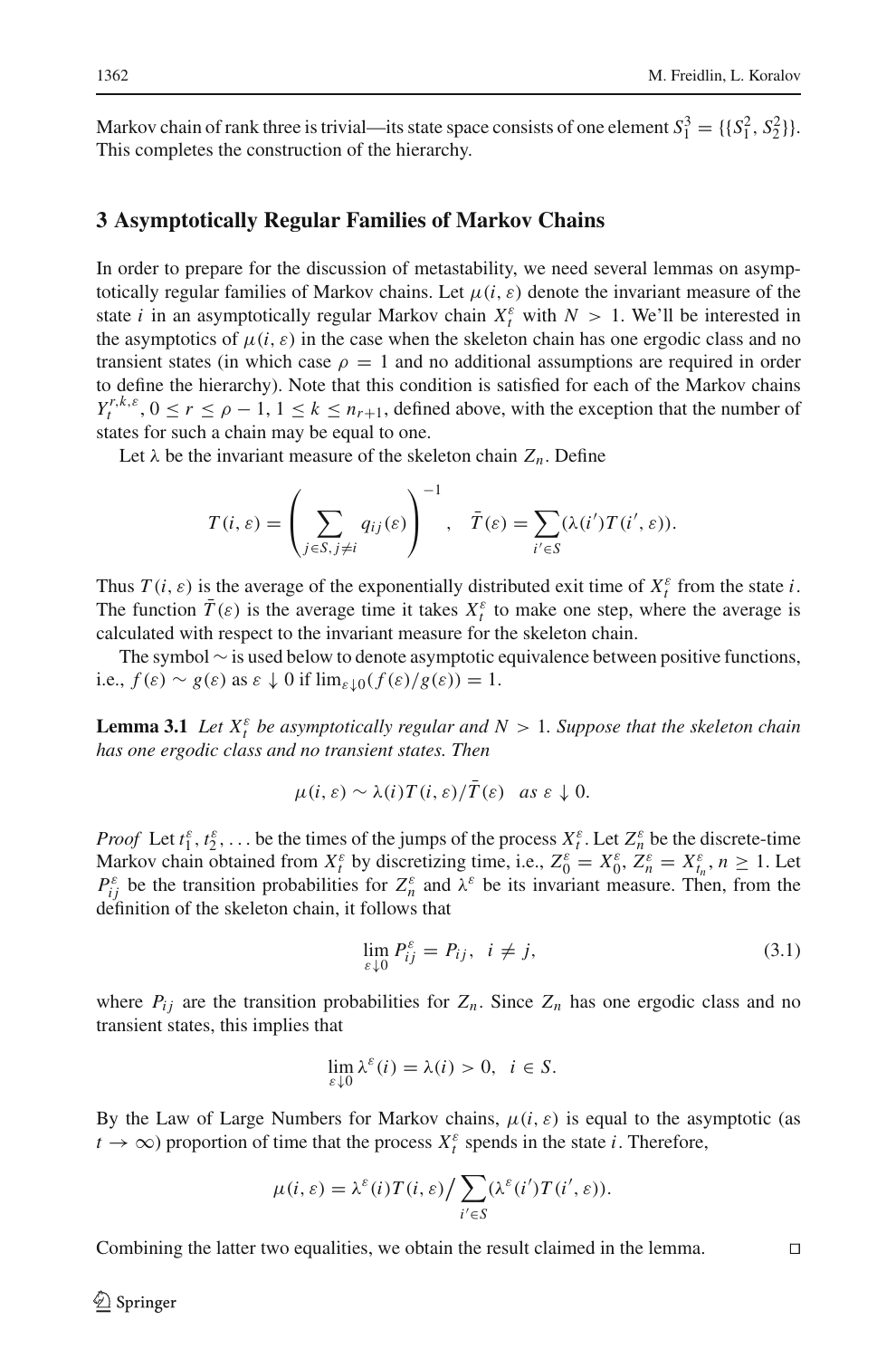From Lemma [3.1](#page-7-1) and the asymptotic regularity of  $X_t^{\varepsilon}$  it follows that there is a limiting probability measure

<span id="page-8-1"></span>
$$
\mu(i) = \lim_{\varepsilon \downarrow 0} \mu(i, \varepsilon) \in [0, 1], \quad i \in S.
$$
\n(3.2)

Given two functions  $t(\varepsilon), s(\varepsilon) : (0, \infty) \to (0, \infty)$ , we'll write  $s(\varepsilon) \ll t(\varepsilon)$  if  $s(\varepsilon) =$  $o(t(\varepsilon))$  as  $\varepsilon \downarrow 0$ . Let  $\alpha(j, t)$  be the proportion of time, prior to *t*, that the process  $X_t^{\varepsilon}$  spends in *j*.

<span id="page-8-10"></span>**Lemma 3.2** *Let*  $X_t^{\varepsilon}$  *be asymptotically regular and*  $N > 1$ *. Suppose that the skeleton chain has one ergodic class and no transient states. Suppose that*  $t(\varepsilon)$  *is such that*  $\overline{T}(\varepsilon) \ll t(\varepsilon)$ *. Then for each i*,  $j \in S$ ,

<span id="page-8-2"></span>
$$
\lim_{\varepsilon \downarrow 0} \mathbf{P}_i(X_{t(\varepsilon)}^{\varepsilon} = j) = \mu(j). \tag{3.3}
$$

<span id="page-8-9"></span>
$$
E_i \alpha(j, t(\varepsilon)) \sim \mu(j, \varepsilon), \quad \text{as } \varepsilon \downarrow 0. \tag{3.4}
$$

*For each c* > 0*, there are*  $\delta(c)$  > 0 *and*  $\varepsilon_0$  > 0 *such that* 

<span id="page-8-3"></span>
$$
P_i(\alpha(j, t(\varepsilon)) < (1 - c)\mu(j, \varepsilon)) \le e^{-\delta(c)t(\varepsilon)/T(\varepsilon)}, \quad \varepsilon \le \varepsilon_0. \tag{3.5}
$$

<span id="page-8-6"></span>
$$
P_i(\alpha(j, t(\varepsilon)) > (1+c)\mu(j, \varepsilon)) \le e^{-\delta(c)t(\varepsilon)/T(\varepsilon)}, \quad \varepsilon \le \varepsilon_0. \tag{3.6}
$$

*Here the subscript i stands for the initial location of the process.*[2](#page-8-0)

*Proof* Let  $i^* \in S$  be such that  $\mu(i^*) > 0$ . Given  $i \in S$ , find a sequence  $i_0, i_1, \ldots, i_k$  such that  $i_0 = i$ ,  $i_k = i^*$ ,  $0 \le k < N$ , and  $P_{i_0i_1}, \ldots, P_{i_{k-1}i_k} > 0$ , where the latter are the transition probabilities for the skeleton Markov chain. Then, examining the transition rates of  $X_t^{\varepsilon}$ , it is easy to see that

$$
P_i(Z_0^{\varepsilon} = i_0, \dots, Z_k^{\varepsilon} = i_k, t_k^{\varepsilon} < \overline{T}(\varepsilon) < t_{k+1}^{\varepsilon}) \ge a
$$

for some positive constant *a* and all sufficiently small  $\varepsilon$ . In particular,  $P_i(X_{\overline{T}(\varepsilon)}^{\varepsilon} = i^*) \ge a$ . Since *i* was arbitrary, this provides an upper bound on the speed of convergence of  $X_t^{\varepsilon}$  to the invariant distribution, i.e.,  $P_i(X_{t(\varepsilon)}^{\varepsilon} = j) - \mu(j, \varepsilon) \to 0$  as  $\varepsilon \downarrow 0$  if  $\overline{T}(\varepsilon) \ll t(\varepsilon)$ . Combined with  $(3.2)$ , this implies  $(3.3)$ .

Let  $n(\varepsilon) = t(\varepsilon)/T(\varepsilon)$ . Let  $\beta(j, t)$  be the amount of time, prior to *t*, that the process spends in *j*. From the large deviation estimates for the Markov chains (see Chap. 8 of [\[26](#page-19-26)]) it easily follows that for  $c' \in (0, 1)$  there are  $\delta(c') > 0$  and  $\varepsilon_0 > 0$  such that

<span id="page-8-4"></span>
$$
\Pr\left(t_{[(1-c')n(\varepsilon)]}^{\varepsilon} > t(\varepsilon)\right) < e^{-\delta(c')n(\varepsilon)}, \quad \varepsilon \leq \varepsilon_0. \tag{3.7}
$$

<span id="page-8-7"></span>
$$
\mathbf{P}_i \left( t_{[(1+c')n(\varepsilon)]}^{\varepsilon} < t(\varepsilon) \right) < e^{-\delta(c')n(\varepsilon)}, \quad \varepsilon \le \varepsilon_0,\tag{3.8}
$$

Moreover, for  $c' \in (0, c \wedge 1)$ , there are  $\delta(c, c') > 0$  and  $\varepsilon_0 > 0$  such that

<span id="page-8-5"></span>
$$
\mathbf{P}_i\left(\beta(j, t_{[(1-c')n(\varepsilon)]}^{\varepsilon}\right) < (1-c)\mu(j, \varepsilon)t(\varepsilon) < e^{-\delta(c, c')n(\varepsilon)}, \quad \varepsilon \le \varepsilon_0,\tag{3.9}
$$

while for  $c' > 0$  satisfying  $(1 + c)(1 - c')/(1 + c') > 1$ , there are  $\delta(c, c') > 0$  and  $\varepsilon_0 > 0$ such that

<span id="page-8-8"></span>
$$
\mathbf{P}_i\left(\beta(j, t_{[(1+c')n(\varepsilon)]}^{\varepsilon}) > (1+c)\mu(j, \varepsilon)t(\varepsilon)\right) < e^{-\delta(c, c')n(\varepsilon)}, \quad \varepsilon \le \varepsilon_0,\tag{3.10}
$$

<span id="page-8-0"></span><sup>2</sup> Formula [\(3.3\)](#page-8-2) can be improved to  $P_i(X_{t(\varepsilon)}^{\varepsilon} = j) \sim \mu(j, \varepsilon)$  as  $\varepsilon \downarrow 0$ , but we don't need it here.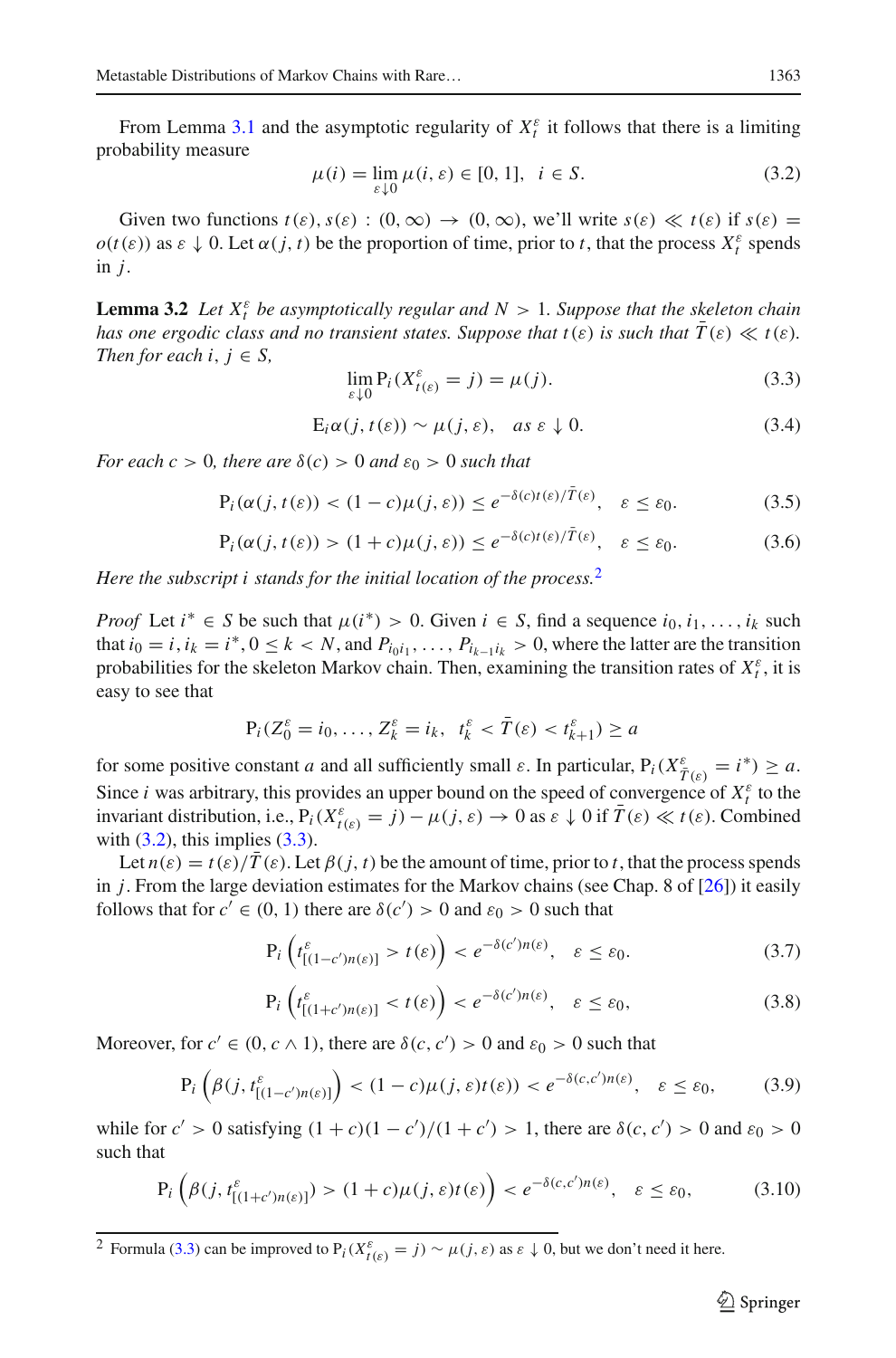We obtain  $(3.5)$  by combining  $(3.7)$  and  $(3.9)$ . We obtain  $(3.6)$  by combining  $(3.8)$  and  $(3.10)$ . From [\(3.6\)](#page-8-6) and the strong Markov property of the process, it follows that

$$
P_i(\alpha(j, t(\varepsilon)) > k(1+c)\mu(j, \varepsilon)) \leq e^{-k\delta(c)t(\varepsilon)/T(\varepsilon)}, \quad \varepsilon \leq \varepsilon_0,
$$

for each  $k \in \mathbb{N}$ . Combined with [\(3.5\)](#page-8-3), this immediately implies [\(3.4\)](#page-8-9). □

Next, let us consider the behavior of an asymptotically regular chain that is stopped when it enters a non-empty set  $E \subseteq S$ . Let  $\sigma = \inf\{t : X_t^{\varepsilon} \in E\}$ ,  $\tau = \min\{n : Z_n \in E\}$ ,  $\tau' = \min\{n : Z_n^{\varepsilon} \in E\}.$ 

<span id="page-9-2"></span>**Lemma 3.3** *Let*  $X_t^{\varepsilon}$  *be asymptotically regular and*  $N > 1$ *. Suppose that the skeleton chain has one ergodic class and no transient states. Let E be a non-empty subset of S. Then for*  $each i ∈ S and j ∈ E,$ 

<span id="page-9-3"></span>
$$
\lim_{\varepsilon \downarrow 0} \mathcal{P}_i(X_\sigma^\varepsilon = j) = \mathcal{P}_i(Z_\tau = j). \tag{3.11}
$$

*If*  $t(\varepsilon)$  *is such that*  $T(i, \varepsilon) \ll t(\varepsilon)$  *for*  $i \notin E$ *, then for each*  $i \in S$  *and*  $j \in E$ *,* 

<span id="page-9-1"></span>
$$
\lim_{\varepsilon \downarrow 0} \mathbf{P}_i \left( \sigma > \frac{t(\varepsilon)}{2} \right) = 0. \tag{3.12}
$$

*Proof* Recall that  $Z_n^{\varepsilon}$  is the discrete-time Markov chain obtained from  $X_t^{\varepsilon}$  by discretizing time. Then

$$
P_i(X_{\sigma}^{\varepsilon} = j) = P_i(Z_{\tau'}^{\varepsilon} = j) \rightarrow P_i(Z_{\tau} = j) \text{ as } \varepsilon \downarrow 0,
$$

where the convergence follows from [\(3.1\)](#page-7-2). Now let us prove [\(3.12\)](#page-9-1). Given  $\delta > 0$ , find *k* such that  $P_i(\tau > k) < \delta$ . From the convergence of  $Z_n^{\varepsilon}$  to  $Z_n$ , it then follows that

$$
P_i(\tau' > k) < \delta
$$

for all sufficiently small  $\varepsilon$ . From the condition  $T(i, \varepsilon) \ll t(\varepsilon)$  for  $i \notin E$ , it now follows that

$$
\Pr\left(\sigma > \frac{t(\varepsilon)}{2}\right) < 2\delta
$$

for all sufficiently small  $\varepsilon$ , which implies [\(3.12\)](#page-9-1).

*Remark* The quantity  $P_i(X_{\sigma}^{\varepsilon} = j)$  can be represented in terms of *i*-graphs (see Chap. 6 of [\[24\]](#page-19-4)). Such a representation could be used as an alternative way to prove Lemma [3.3.](#page-9-2)

# <span id="page-9-0"></span>**4 Metastable Distributions for Completely Asymptotically Regular Families**

# **4.1 Formulation of the Result**

Suppose that  $X_t^{\varepsilon}$  is completely asymptotically regular. In this section, we'll study the distribution of  $X_{t(\varepsilon)}^{\varepsilon}$  at time scales  $t(\varepsilon)$  that vary with  $\varepsilon$  as  $\varepsilon \downarrow 0$ . The initial state  $X_0^{\varepsilon}$  is assumed to be fixed.

To give a clearer picture, we first formulate the result in a particular case, with the general case to follow.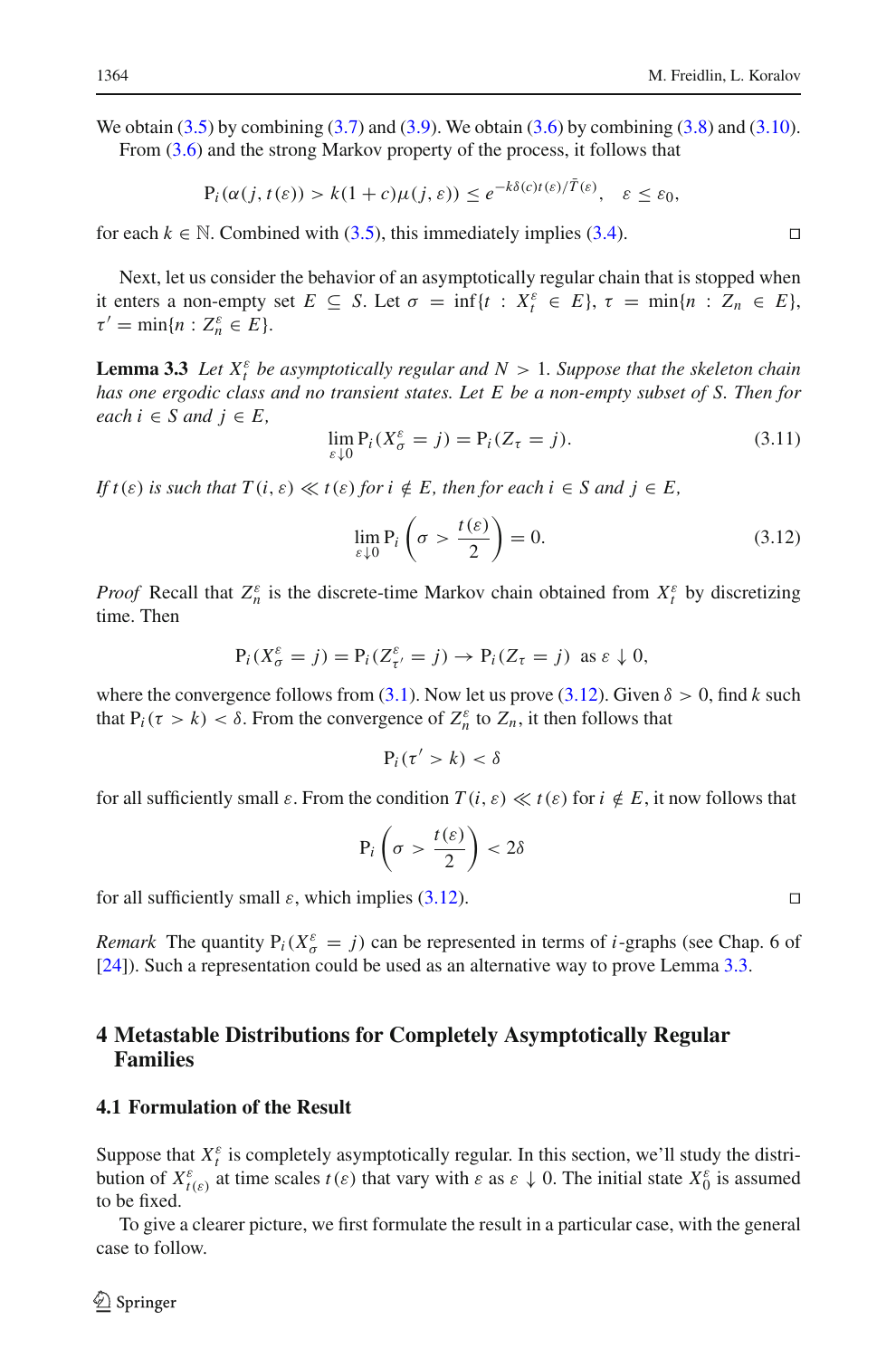**Theorem 4.1** Let  $X_t^{\varepsilon}$  be asymptotically regular and  $N > 1$ . Suppose that the skeleton chain *has one ergodic class and no transient states. Suppose that for each* 1 ≤ *i* ≤ *N either*  $t(\varepsilon) \ll T(i, \varepsilon)$  *or*  $t(\varepsilon) \gg T(i, \varepsilon)$ *. Then for each i there is a probability measure*  $v(i, \cdot)$  *on S such that the following limit exists*

<span id="page-10-0"></span>
$$
\lim_{\varepsilon \downarrow 0} \mathcal{P}_i(X_{t(\varepsilon)}^{\varepsilon} = j) = \nu(i, j). \tag{4.1}
$$

The measure  $v(i, \cdot)$  will be referred to as the metastable distribution for the initial state *i* at the time scale  $t(\varepsilon)$ .

*Proof* Let  $E = \{i \in S : t(\varepsilon) \ll T(i, \varepsilon)\}\$ . If  $E = \emptyset$ , then the result follows from [\(3.3\)](#page-8-2), i.e., the limiting measure is the invariant measure, for each initial state. If  $E \neq \emptyset$ , then by Lemma [3.3](#page-9-2) there is a measure  $v(i, \cdot)$  concentrated on *E* such that

$$
\lim_{\varepsilon \downarrow 0} \mathsf{P}_i(X_{\sigma \wedge t(\varepsilon)}^{\varepsilon} = j) = \nu(i, j).
$$

Notice also that for  $i \in E$  and  $\delta > 0$ ,

$$
P_i(t_1^{\varepsilon} \leq t(\varepsilon)) < \delta
$$

for all sufficiently small  $\varepsilon$ , as follows from the condition that  $t(\varepsilon) \ll T(i, \varepsilon)$  for  $i \in E$ . Here  $t_1^{\varepsilon}$  is the time of the first jump. Since  $\delta$  was arbitrary, using the last two relations and the strong Markov property of the process, we obtain  $(4.1)$ .

Now let us formulate the result in the general case, i.e., without assuming that the skeleton chain has one ergodic class. For  $0 \le r \le \rho$ , the *inverse transition rate* of  $S_i^r$  is defined as

<span id="page-10-1"></span>
$$
T^{r}(i,\varepsilon) = \left(\sum_{j\neq i} Q^{r}_{ij}(\varepsilon)\right)^{-1},\tag{4.2}
$$

where the sum is over  $1 \leq j \leq n_r$ ,  $j \neq i$ . (If  $S_i^r \in S_k^{r+1}$  and  $S_k^{r+1} \neq \{S_i^r\}$ , then the sum in the right hand side of [\(4.2\)](#page-10-1) is asymptotically equivalent to the sum that extends only over such  $j \neq i$  for which  $S_j^r \in S_k^{r+1}$ .) Note that  $T^r(i, \varepsilon) \equiv +\infty$  if and only if  $r = \rho$ . Our main result is the following.

<span id="page-10-2"></span>**Theorem 4.2** *Let*  $X_t^{\varepsilon}$  *be completely asymptotically regular and*  $N > 1$ *. Suppose that for each*  $0 \le r \le \rho$  *and each*  $1 \le m \le n_r$  *either*  $t(\varepsilon) \ll T^r(m, \varepsilon)$  *or*  $t(\varepsilon) \gg T^r(m, \varepsilon)$ *. Then there is a family of probability measures*  $v(i, \cdot)$ *, i*  $\in$  *S, on S such that* 

$$
\lim_{\varepsilon \downarrow 0} \mathcal{P}_i(X_{t(\varepsilon)}^{\varepsilon} = j) = \nu(i, j). \tag{4.3}
$$

*Remark* The condition on  $t(\varepsilon)$  stated in Theorem [4.2](#page-10-2) requires that we compare  $t(\varepsilon)$  with each of the time scales  $T^r(m, \varepsilon)$ ,  $0 \le r \le \rho$ ,  $1 \le m \le n_r$ . It is not difficult to show (compare with [\[22](#page-19-7)]) that for each *i*, a finite sequence of time scales  $f_n(i, \varepsilon)$ ,  $1 \le n \le n^*$ , can be selected from this collection such that  $f_n(i, \varepsilon) \ll f_{n+1}(i, \varepsilon), 1 \le n \le n^* - 1$ , and  $f_{n^*}(i, \varepsilon) = T^{\rho}(1, \varepsilon) \equiv \infty$ . The condition on  $t(\varepsilon)$  in Theorem [4.2](#page-10-2) can be relaxed to where we require only that there is  $1 \le n \le n^* - 1$  such that  $f_n(i, \varepsilon) \ll t(\varepsilon) \ll f_{n+1}(i, \varepsilon)$ .

It is important that the metastable distributions  $v(i, \cdot)$  and the time scales  $T^r(m, \varepsilon)$  can be expressed in terms of limits of invariant measures of certain completely regular Markov chains, as will be seen below. The invariant measure of a process  $X_t$  (whether  $\varepsilon$ -dependent or not) can be described using the notion of *i*-graphs (see Chap. 6 of [\[24\]](#page-19-4)).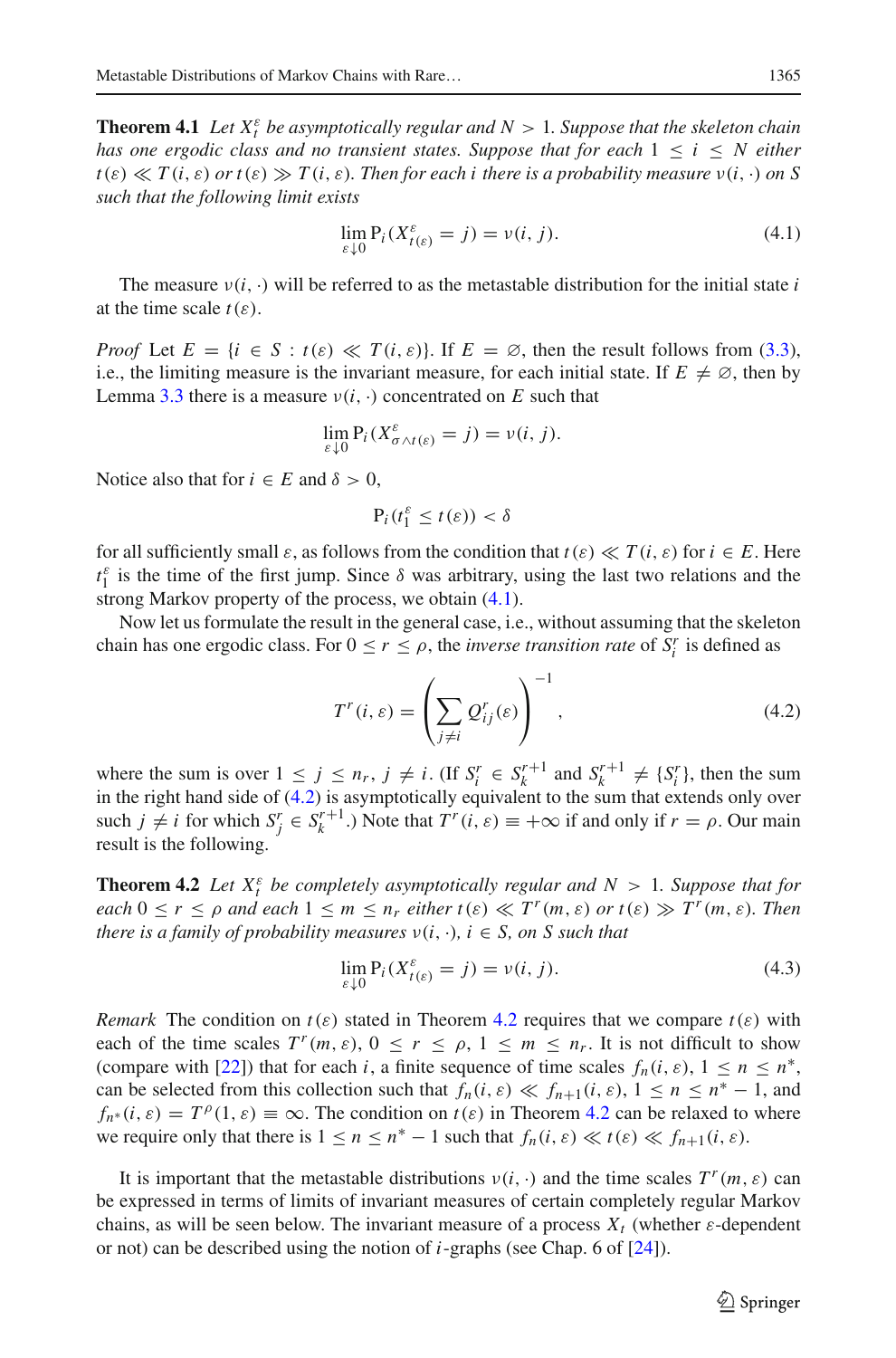Namely, let  $X_t$  be an ergodic Markov chain on a state space E with transition rates  $q_{ij}$ . A directed graph with the set of vertices *E* is called an *i*-graph if no edges start at *i*, exactly one edge starts at each  $k \in E \setminus \{i\}$ , and for each  $k \in E \setminus \{i\}$  there is a sequence of directed edges leading from  $k$  to  $i$ . Let  $G_i$  be the set of all  $i$ -graphs. Then the (non-normalized) invariant measure of the process  $X_t$  is given by

$$
M(i) = \sum_{g \in G_i} \prod_{(m \to n) \in g} q_{mn},
$$

where the product is taken over all directed edges ( $m \rightarrow n$ )  $\in g$ . If  $X_t^{\varepsilon}$  is a completely regular Markov chain, this expression allows one to calculate the limiting invariant distribution as  $\varepsilon \downarrow 0$ . Using this representation, one can also calculate the main terms of transition probabilities for Markov chains of higher ranks.

### **4.2 Proof of the Main Result**

We start with a lemma that gives the same result as Theorem [4.2,](#page-10-2) but under an additional assumption on the structure of the hierarchy. Let

<span id="page-11-3"></span>
$$
\mu^{r,k}(i) = \lim_{\varepsilon \downarrow 0} \mu^{r,k}(i,\varepsilon) \text{ if } S_i^r \in S_k^{r+1}; \quad \mu^{r,k}(i) = 0 \text{ if } S_i^r \notin S_k^{r+1},\tag{4.4}
$$

where the existence of the limit is guaranteed by Lemma [3.1](#page-7-1) applied to the chain  $Y_t^{r,k,\varepsilon}$ . For  $-1 \le r < \rho$  and  $j < S_k^{r+1}$  such that  $j = S_{j_0}^0 \in S_{j_1}^1 \ldots \in S_{j_{r+1}}^{r+1} = S_k^{r+1}$ , define

<span id="page-11-2"></span>
$$
v^{r}(j) = \mu^{0,j_1}(j_0)\mu^{1,j_2}(j_1)\dots\mu^{r,j_{r+1}}(j_r),
$$
\n(4.5)

where the right hand side is defined to be one if  $r = -1$ . For  $i \in S$ , let  $r(i)$  be the minimal value of *r* such that there is *k* with  $i \prec S_k^{r+1}$  and  $t(\varepsilon) \ll T^{r+1}(k, \varepsilon)$ . Let  $L(i) = \{l : S_l^{r(i)} \in \mathbb{R}^d\}$  $S_k^{r(i)+1}$  and  $t(\varepsilon) \ll T^{r(i)}(l, \varepsilon)$ . Obviously,  $L(i) = \emptyset$  if  $r(i) = -1$  since then there are no *l* for which  $S_l^{r(i)}$  is defined. As will be seen below, the meaning of  $L(i)$  is the following: if  $l \in L(i)$  and the process  $X_t^{\varepsilon}$  starts at *i* and enters the set  $\{j : j \prec S_l^{r(i)}\}$ , then it will not leave this set prior to time  $t(\varepsilon)$  with probability that tends to one. The following lemma provides the description of the metastable distribution in the case when  $L(i) = \emptyset$ .

<span id="page-11-4"></span>**Lemma 4.3** *Let the assumptions made in Theorem [4.2](#page-10-2) hold. Let k be such that*  $i \lt s_k^{r(i)+1}$ *. Suppose that*  $L(i) = \emptyset$ *. If j is such that there are j*<sub>0</sub>, ..., *j<sub>r(i)</sub> with* 

$$
j = S_{j_0}^0 \in S_{j_1}^1 \ldots \in S_{j_{r(i)}}^{r(i)},
$$

*then*

<span id="page-11-0"></span>
$$
\lim_{\varepsilon \downarrow 0} \mathbf{P}_i (X_{t(\varepsilon)}^{\varepsilon} = j) = v^{r(i)}(j). \tag{4.6}
$$

*If*  $j \lt S_k^{r(i)+1}$  does not hold, then

<span id="page-11-1"></span>
$$
\lim_{\varepsilon \downarrow 0} \mathbf{P}_i(X_{t(\varepsilon)}^{\varepsilon} = j) = 0. \tag{4.7}
$$

*Moreover, assume that*  $\bar{t}(\varepsilon)$  *satisfies*  $c_1t(\varepsilon) \leq \bar{t}(\varepsilon) \leq c_2t(\varepsilon)$ *, where*  $0 < c_1 < c_2$ *. Then the limits in* [\(4.6\)](#page-11-0) *and* [\(4.7\)](#page-11-1) *exist when*  $t(\varepsilon)$  *is replaced by*  $\bar{t}(\varepsilon)$  *and are uniform with respect to the choice of the function*  $\bar{t}(\varepsilon)$ *.*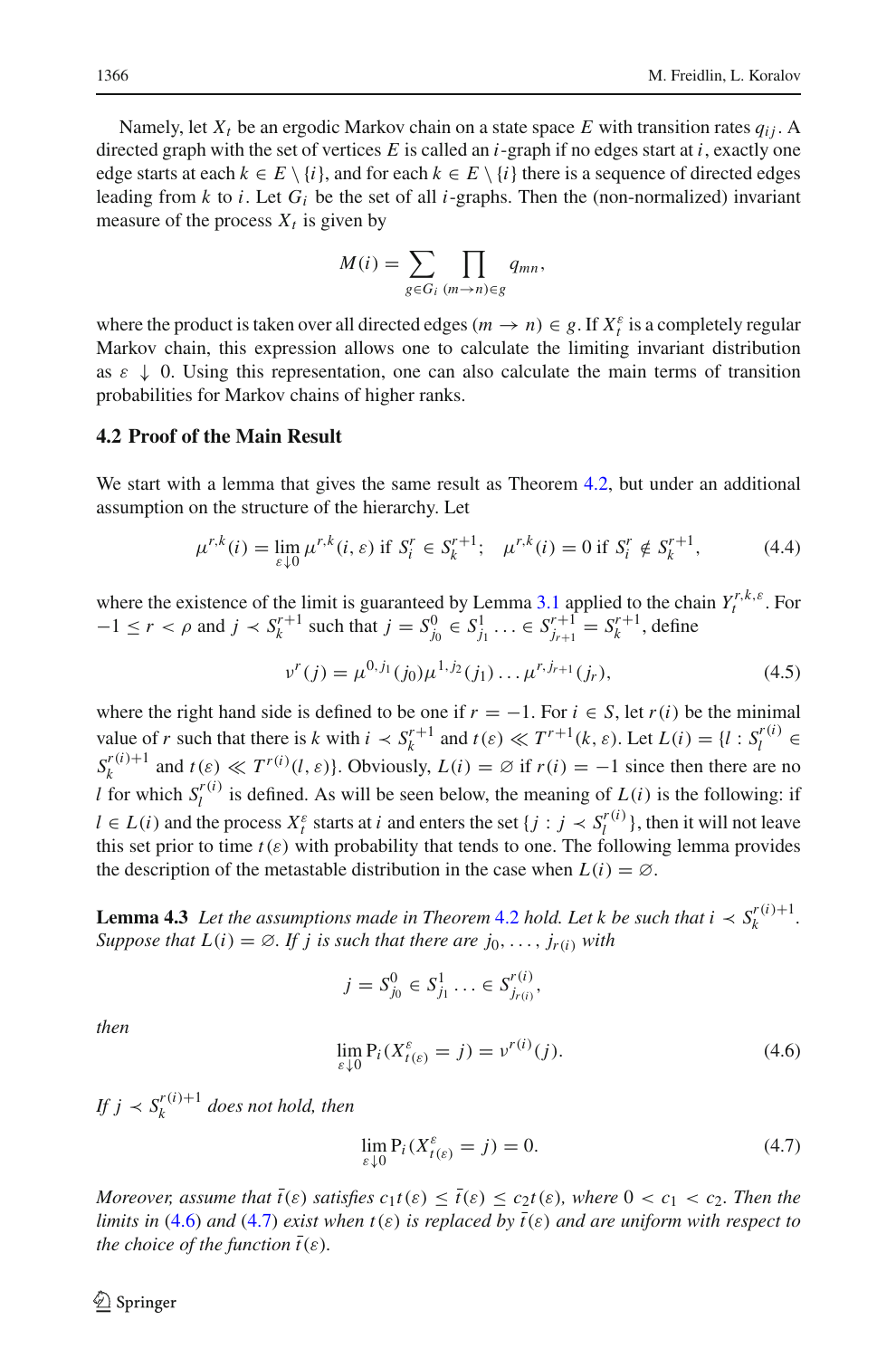*Proof* The last statement easily follows by noticing that  $t(\varepsilon)$  can be replaced by  $\bar{t}(\varepsilon)$  in all the arguments below. Therefore, we'll focus on proving [\(4.6\)](#page-11-0) and [\(4.7\)](#page-11-1).

Let us start by briefly explaining the main idea of the proof. First, let us "reduce" the state space of  $X_t^{\varepsilon}$  by clumping all the states *i*' with the property that  $i' \prec S_m^{r(i)}$  into a single state (recall the definition of ' $\prec$ ' from [\(2.4\)](#page-4-1)). The resulting process is well-approximated by the Markov chain  $Y_t^{r(i),k,\varepsilon}$ , where *k* is such that  $X_0^{\varepsilon} = i \prec S_k^{r(i)+1}$ . Let us observe the process on a time scale  $s(\varepsilon) \sim t(\varepsilon)$ , such that  $s(\varepsilon)$  is slightly smaller than  $t(\varepsilon)$ . Take *m* such that  $j \prec S_m^{r(i)}$ . From the properties of  $Y_t^{r(i),k,\varepsilon}$  it then follows that  $\lim_{\varepsilon \downarrow 0} P_i(X_{s(\varepsilon)}^{\varepsilon} \prec S_m^{r(i)}) = \mu^{r(i),k}(m)$ , yielding the last factor in the expression [\(4.5\)](#page-11-2). Next, we can consider the process  $X_t^{\varepsilon}$  on the time scale  $t(\varepsilon) - s(\varepsilon)$  starting at a point  $i' = X_{s(\varepsilon)}^{\varepsilon} \prec S_m^{r(i)}$ . (In other words, we condition on the event that  $X_{s(\varepsilon)}^{\varepsilon} \prec S_m^{r(i)}$  and use the Markov property. The complementary event can be seen not to contribute much to the probability that  $X_{t(\varepsilon)}^{\varepsilon} = j$ .) Provided that  $s(\varepsilon)$  is chosen appropriately, the problem of identifying the limiting distribution at the time scale  $t(\varepsilon) - s(\varepsilon)$ is similar to the original one, but with  $r(i') = r(i) - 1$ . Iterating the argument  $r(i)$  times, we'll get the desired distribution. Let us now make the above arguments formal.

For  $0 \le r < \rho$ , define the process  $\bar{Y}_t^{r,\varepsilon}$  via

$$
\bar{Y}_t^{r,\varepsilon} = S_m^r \quad \text{if} \quad X_t^{\varepsilon} \prec S_m^r.
$$

This is not necessarily a Markov process. However, below we'll see that on certain time scales it is close, in a certain sense, to the Markov process  $Y_t^{r,k,\varepsilon}$ , where *k* is such that  $X_0^{\varepsilon} = i \prec S_k^{r+1}$ . Suppose that  $s(\varepsilon)$  is such that  $s(\varepsilon) \ll T^{r+1}(k, \varepsilon)$ , yet  $T^r(l, \varepsilon) \ll s(\varepsilon)$  whenever  $S_l^r \in S_k^{r+1}$ . We claim (and will prove below) that

<span id="page-12-0"></span>
$$
\lim_{\varepsilon \downarrow 0} \mathbf{P}(\bar{Y}_{s(\varepsilon)}^{r,\varepsilon} = S_l^r | X_0^{\varepsilon} = i) = \mu^{r,k}(l)
$$
\n(4.8)

for each  $1 \leq l \leq n_r$ , where  $\mu_r^{r,k}$ , defined in [\(4.4\)](#page-11-3), is the limit, as  $\varepsilon \downarrow 0$ , for the invariant measures of the processes  $Y_t^{r,k,\varepsilon}$ .

Recall that  $t(\varepsilon) \ll T^{r(i)+1}(k, \varepsilon)$ , while  $T^{r(i)}(l, \varepsilon) \ll t(\varepsilon)$  whenever  $S_l^{r(i)} \in S_k^{r(i)+1}$ . We'll see that we can choose  $s(\varepsilon) < t(\varepsilon)$  with the following properties:

- (a)  $s(\varepsilon) \ll T^{r(i)+1}(k, \varepsilon)$ , while  $T^{r(i)}(l, \varepsilon) \ll s(\varepsilon)$  whenever  $S_l^{r(i)} \in S_k^{r(i)+1}$ .
- (b) For each *l* such that  $\mu^{r(i),k}(l) > 0$ , we have  $t(\varepsilon) s(\varepsilon) \ll T^{r(i)}(l, \varepsilon)$ , while  $T^{r'}(l', \varepsilon) \ll$  $t(\varepsilon) - s(\varepsilon)$  whenever  $S_{l'}^{r'}$  is such that  $S_{l'}^{r'} \prec S_l^{r(i)}$  and there is  $j \prec S_l^{r(i)}$  for which  $j \prec S_{l'}^{r'}$ does not hold. (Here  $S_{l'}^{r'} \prec S_l^{r(i)}$  means that  $S_{l'}^{r'} \in S_{l_1}^{r'+1} \in \ldots \in S_{l_m}^{r'+m} \in S_l^{r(i)}$  for some  $m, l_1, \ldots, l_m$ .)

The former property means that  $s(\varepsilon)$  satisfies the same asymptotic bounds as  $t(\varepsilon)$ . The latter property means that  $t(\varepsilon) - s(\varepsilon)$  is not sufficiently large for  $\overline{Y}^{r(i),\varepsilon}_t$  to escape from  $S^{r(i)}_l$ , yet sufficiently large for  $\bar{Y}^{r',\varepsilon}_t$  with  $r' < r$  to make many transitions between different states contained (in the sense of  $\prec$ ) in  $S_l^{(i)}$ .

Assuming that  $S_k^{r(i)+1}$  contains more than one state, we can apply Lemma [3.1](#page-7-1) to the chain  $Y_t^{r(i),k,\varepsilon}$  and conclude that the quantities  $T^{r(i)}(l,\varepsilon)$  with *l* such that  $\mu^{r(i),k}(l) > 0$ are all asymptotically equivalent, up to multiplicative constants. Also note that  $T^{r'}(l',\varepsilon) \ll$  $T^{r(i)}(l,\varepsilon)$  whenever  $S_{l'}^{r'}$  is such that  $S_{l'}^{r'} \prec S_l^{r(i)}$  and there is  $j \prec S_l^{r(i)}$  for which  $j \prec S_{l'}^{r(i)}$ does not hold. This implies the existence of  $s(\varepsilon)$  with the desired properties.

By property (a), from [\(4.8\)](#page-12-0) with  $r = r(i)$ , it follows that  $X_{s(\varepsilon)}^{\varepsilon} \prec S_l^{r(i)}$  with probability close to  $\mu^{r(i),k}(l)$  for *l* such that  $\mu^{r(i),k}(l) > 0$ . Then, by the Markov property,  $X_{s(\varepsilon)}^{\varepsilon}$  can be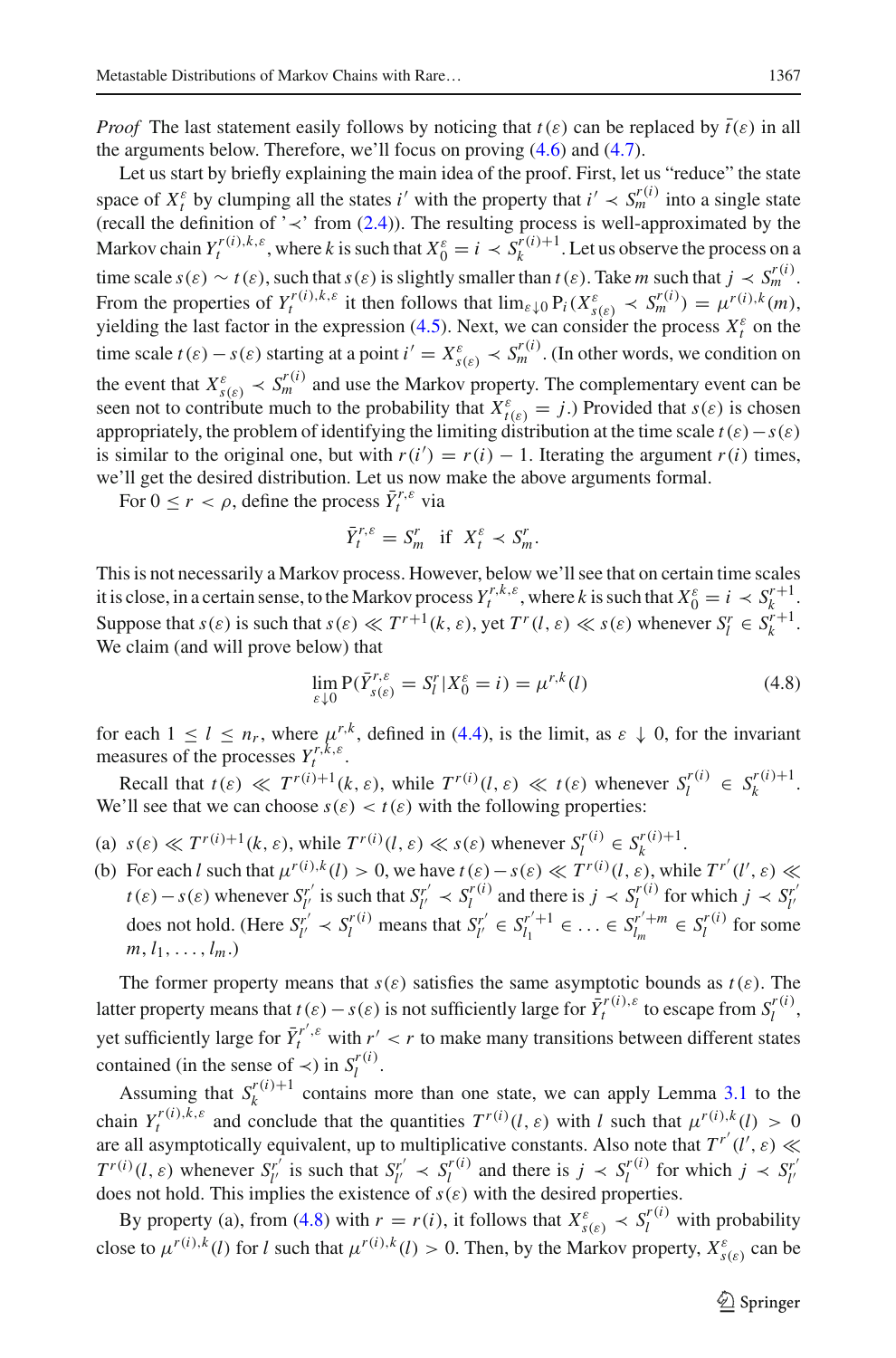taken as a new starting point for the process, which will be studied on the time interval  $t(\varepsilon)$  −  $s(\varepsilon)$ . By property (b), for this new time scale and the new initial point, all the assumptions of Lemma [4.3](#page-11-4) are satisfied, with the exception that the value of  $r(i)$  is reduced by one if  $S_l^{r(i)}$ contains only one element and by more than one if  $S_l^{r(i)}$  contains only one element. Thus, conditioning on the event that  $\bar{Y}^{r(i),\varepsilon}_{s(\varepsilon)} = S_l^r$ , with *l* such that  $j \prec S_l^{r(i)}$ , gives

<span id="page-13-0"></span>
$$
\lim_{\varepsilon \downarrow 0} \mathbf{P}_i(X_{t(\varepsilon)}^{\varepsilon} = j) = \mu^{r(i),k}(l) \lim_{\varepsilon \downarrow 0} \mathbf{P}_{i'}(X_{t(\varepsilon) - s(\varepsilon)}^{\varepsilon} = j),
$$
\n(4.9)

provided that the limit in the right hand side is defined and does not depend on  $i' \prec S_l^{r(i)}$ . Iterating this argument up to  $r(i) + 1$  times gives [\(4.6\)](#page-11-0). It should be noted that if  $S_l^{r(i)}$  contains only one element, then  $r(i') < r(i) - 1$  in [\(4.9\)](#page-13-0). This does not pose a problem, since the iterations can still be continued with the limit appearing in the right hand side of [\(4.9\)](#page-13-0), while  $r(i) - r(i') - 1$  consecutive factors in [\(4.5\)](#page-11-2) will be equal to one. It remains to prove [\(4.8\)](#page-12-0).

For  $i \in S$  and  $-1 \le r < \rho$ , let *k* be such that  $i \prec S_k^{r+1}$ . Let  $A^r = \{j : j \prec S_k^{r+1}\}$ . For  $0 \leq r < \rho$ , let  $\tilde{X}^{r,\varepsilon}_t$  be the Markov chain on the state space  $A^r$ , whose transition rates agree with those of the chain  $X_t^{\varepsilon}$  (i.e.,  $\tilde{X}_t^{r,\varepsilon}$  is obtained from  $X_t^{\varepsilon}$  by disallowing transitions outside the specified state space).

For 
$$
j \prec S_k^{r+1}
$$
 such that  $j = S_{j_0}^0 \in S_{j_1}^1 \ldots \in S_{j_{r+1}}^{r+1}$  with  $j = j_0, k = j_{r+1}$ , let

$$
M^{r}(j,\varepsilon)=\mu^{0,j_1}(j_0,\varepsilon)\mu^{1,j_2}(j_1,\varepsilon)\ldots\mu^{r,j_{r+1}}(j_r,\varepsilon).
$$

For  $0 \le r < \rho$ , let  $\alpha^r(j, s(\varepsilon))$  be the proportion of time, prior to  $s(\varepsilon)$ , that the process  $\tilde{X}_t^{r,s}$ spends in *j*. Let

$$
\bar{T}^r(\varepsilon) = \sum_{l:S_l' \in S_k^{r+1}} \mu^{r,k}(l) T^r(l,\varepsilon).
$$

Define the process  $\tilde{Y}^{r,\varepsilon}_t$  via

$$
\tilde{Y}^{r,\varepsilon}_t = S^r_m \quad \text{if} \quad \tilde{X}^{r,\varepsilon}_t \prec S^r_m.
$$

Recall that  $s(\varepsilon)$  satisfies  $s(\varepsilon) \ll T^{r+1}(k, \varepsilon)$  and  $T^r(l, \varepsilon) \ll s(\varepsilon)$  whenever  $S_l^r \in S_k^{r+1}$ . We claim that for each  $0 \le r < \rho$  and  $s(\varepsilon)$  satisfying these conditions, the following asymptotic relations hold. For each *i*,  $j \in A^r$  and *l* such that  $S_l^r \in S_k^{r+1}$ ,

<span id="page-13-1"></span>
$$
\lim_{\varepsilon \downarrow 0} \mathbf{P}(\tilde{Y}_{s(\varepsilon)}^{r,\varepsilon} = S_l^r | \tilde{X}_0^{r,\varepsilon} = i) = \mu^{r,k}(l). \tag{4.10}
$$

For each  $c > 0$ , there are  $\delta(c) > 0$  and a function  $\varphi(\varepsilon) > 0$  such that  $\lim_{\varepsilon \downarrow 0} \varphi(\varepsilon) = +\infty$ and

<span id="page-13-3"></span>
$$
P_i(\alpha^r(j, s(\varepsilon)) < (1 - c)M^r(j, \varepsilon)) \le e^{-\delta(c)\varphi(\varepsilon)},\tag{4.11}
$$

<span id="page-13-2"></span>
$$
P_i(\alpha^r(j, s(\varepsilon)) > (1+c)M^r(j, \varepsilon)) \le e^{-\delta(c)\varphi(\varepsilon)}.
$$
\n(4.12)

When  $r = 0$ ,  $(4.10)$ – $(4.12)$  follow from Lemma [3.2.](#page-8-10) Next, let us sketch the inductive step, i.e., the proof that relations  $(4.10)$ – $(4.12)$  hold for a fixed  $r > 0$ , assuming that they hold for all the smaller values of *r*.

The process  $\tilde{Y}^{r,\varepsilon}_t$  is close to the Markov process  $Y^{r,\varepsilon,\varepsilon}_t$  in the following sense.

(a) If  $l \neq m$  and  $S_l^r$ ,  $S_m^r \in S_k^{r+1}$ ,  $i \prec S_l^r$ , then

P(the first jump of 
$$
\tilde{Y}_t^{r,\varepsilon}
$$
 is to  $S_m^r |\tilde{X}_0^{r,\varepsilon} = i) \sim Q_{lm}^r(\varepsilon)$  as  $\varepsilon \downarrow 0$ .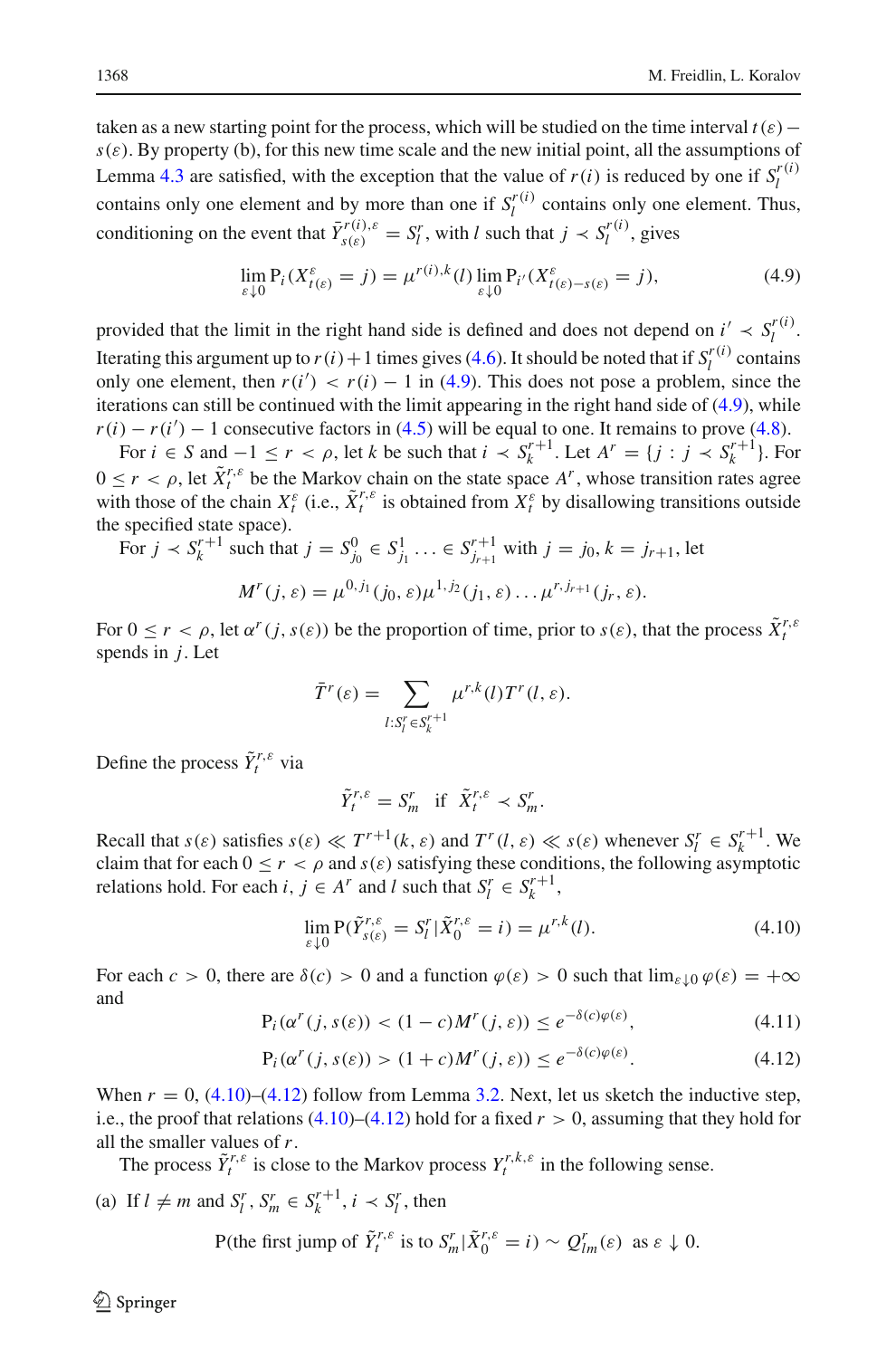(b) If  $\beta^{\varepsilon}$  is the random time till the first transition of  $\tilde{Y}^{r,\varepsilon}$ , then

$$
E(\beta^{\varepsilon}|\tilde{X}_0^{r,\varepsilon}=i) \sim T^r(l,\varepsilon), \text{ as } \varepsilon \downarrow 0,
$$

and there are  $\delta > 0$  and  $\varepsilon_0 > 0$  such that

$$
P(\beta^{\varepsilon} \geq \lambda T^{r}(l, \varepsilon) | \tilde{X}_{0}^{r, \varepsilon} = i) \leq e^{-\delta \lambda}, \quad \lambda \geq 2, \ \varepsilon \in (0, \varepsilon_{0}].
$$

The validity of (a) and (b) easily follows by examining the Markov chain  $\tilde{X}^{r-1,\varepsilon}_t$  and utilizing the fact that  $(4.11)$ – $(4.12)$  hold with *r* replaced by  $r - 1$ .

Lemma [3.2](#page-8-10) (with  $s(\varepsilon)$  instead of  $t(\varepsilon)$ ) can be applied to the process  $Y^{r,k,\varepsilon}_t$ . However, we are interested a similar result for the process  $\tilde{Y}^{r,\varepsilon}_{t}$ . It is not difficult to see that conditions (a) and (b) on the transition probabilities and transition times are sufficient for the proof of Lemma [3.2](#page-8-10) to go through and for the result to be valid for the process  $\tilde{Y}^{r,\varepsilon}_t$  (compare with Sect. 6.3 of [\[24\]](#page-19-4)). Thus we have [\(4.10\)](#page-13-1). Moreover, for  $i \leq S_l^r$  and each  $c > 0$ , there are  $\delta(c) > 0$  and a function  $\varphi(\varepsilon) > 0$  such that  $\lim_{\varepsilon \to 0} \varphi(\varepsilon) = +\infty$  and

$$
P(\tilde{\alpha}^r(l, s(\varepsilon)) < (1 - c)\mu^{r,k}(l, \varepsilon)|\tilde{X}_0^{r,\varepsilon} = i) \le e^{-\delta(c)\varphi(\varepsilon)},
$$
  
 
$$
P(\tilde{\alpha}^r(l, s(\varepsilon)) > (1 + c)\mu^{r,k}(l, \varepsilon)|\tilde{X}_0^{r,\varepsilon} = i) \le e^{-\delta(c)\varphi(\varepsilon)},
$$

where  $\tilde{\alpha}^r(l, s(\varepsilon))$  is the proportion of time, prior to  $s(\varepsilon)$ , that the process  $\tilde{Y}^{r,\varepsilon}_t$  spends in the state  $S_l^r$ . Together with [\(4.11\)](#page-13-3)–[\(4.12\)](#page-13-2) for  $r-1$  instead of *r*, these are easily seen to control the proportion of time, prior to  $s(\varepsilon)$ , that  $\tilde{X}^{r,\varepsilon}$  spends in *j*, thus yielding [\(4.11\)](#page-13-3)–[\(4.12\)](#page-13-2) for *r*.

From  $(4.11)$ – $(4.12)$  it easily follows that

$$
P_i(X_t^{\varepsilon} \prec S_k^{r+1} \text{ for all } t \le s(\varepsilon)) \to 1 \text{ as } \varepsilon \downarrow 0.
$$
  
From (4.10)

Thus  $(4.8)$  follows from  $(4.10)$ .

*Proof of Theorem* [4.2.](#page-10-2) It remains to consider the case when  $L(i) \neq \emptyset$  and explain how to identify the metastable distributions. Let  $l(i)$  be such that  $i \prec S^r_{l(i)}$ , where  $r = r(i)$ . Observe that  $l(i) \notin L(i)$ . Recall that the state space of  $Y_t^{r,k,\varepsilon}$  is  $S_k^{r+1}$ . We define a new state space  $\hat{S}_k^{r+1}$  by removing all the states  $S_l^r$ ,  $l \in L(i)$ , from  $S_k^{r+1}$  and adjoining the set  $E = \{j : j \prec S_l^r \text{ for some } l \in L(i)\}\)$ . On this new state space, we define the Markov chain  $\widehat{Y}_t^{r,k,\varepsilon}$ . Its transition rates are defined as follows. If  $l, m \notin L(i), l \neq m$ , are such that  $S_l^r, S_m^r \in S_k^{r+1}$ , then

$$
\widehat{Q}_{S_l^rS_m^r}(\varepsilon)=Q_{lm}^r(\varepsilon).
$$

The transition rates between  $S_l^r \subset S_k^{r+1}$ ,  $l \notin L(i)$ , and  $j \in E$  are defined as

$$
\widehat{Q}_{S_l^r j}(\varepsilon) = \widehat{Q}_{lj}^r(\varepsilon),
$$

where the quantity in the right hand side has been defined after the construction of the hierarchy. The transition rate from  $j \in E$  to any other state is zero, i.e., *E* is the terminal set. It is not difficult to show that  $\hat{Y}^{r,k,\varepsilon}_t$  satisfies the assumptions of Lemma [3.3,](#page-9-2) i.e., it coincides with an asymptotically regular Markov chain stopped upon entering *E*. (The proof of this statement is the same as the proof of Lemma [2.2.](#page-5-0)) Therefore, by  $(3.11)$ , there is a probability measure  $n(i, \cdot)$  on *E* such that

$$
\lim_{\varepsilon \downarrow 0} \lim_{t \to \infty} \mathbf{P}(\widehat{Y}_t^{r,k,\varepsilon} = j | \widehat{Y}_0^{r,k,\varepsilon} = S_{l(i)}^r) = \eta(i,j), \quad j \in E.
$$

We'll use induction on the value of  $r(i)$  to prove the following statements.

 $\circled{2}$  Springer

$$
\Box
$$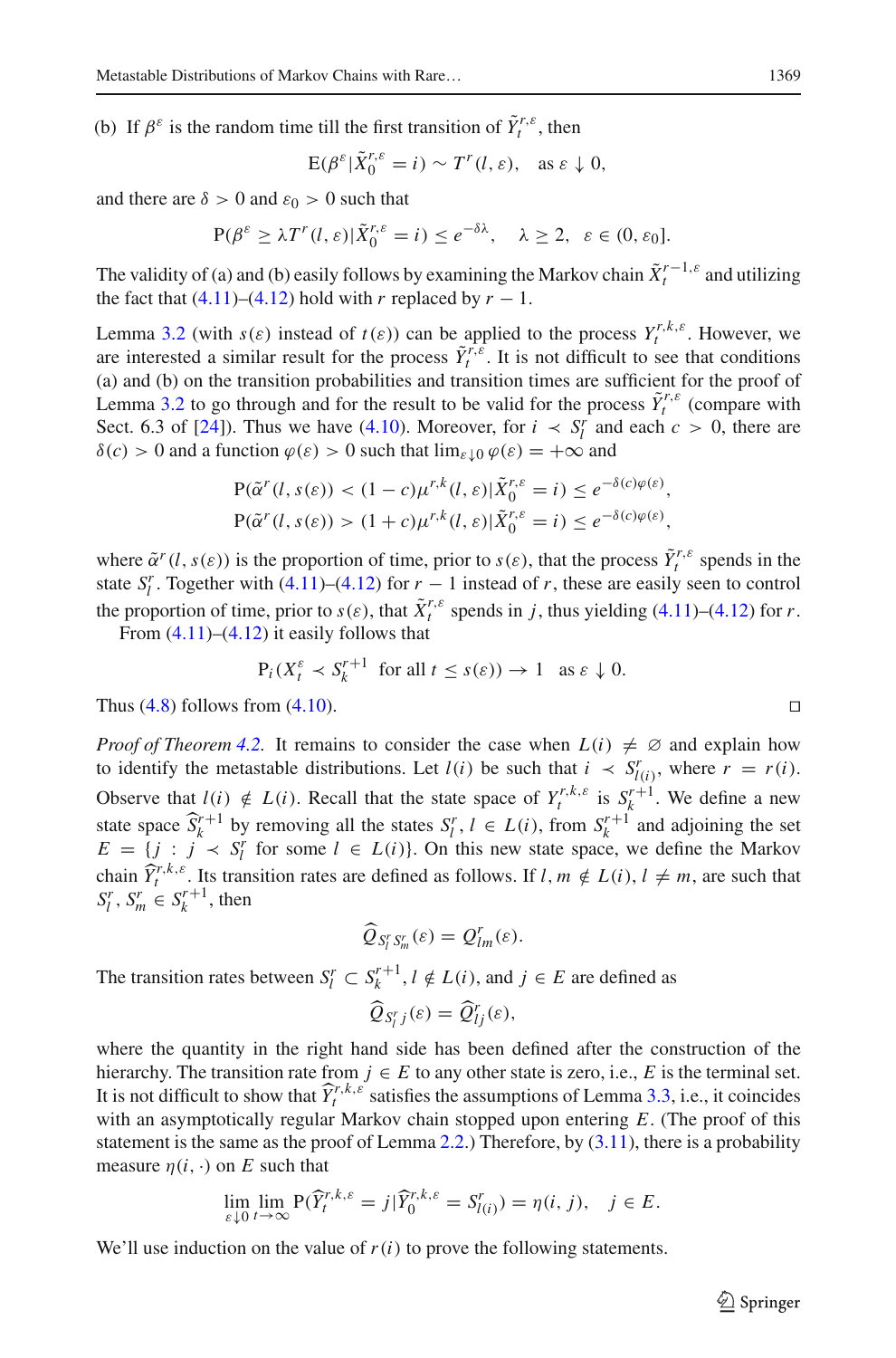(a) Given two positive constants  $c_1 < c_2$ , the limits  $\lim_{\varepsilon \downarrow 0} P_i(X_{\overline{t}(\varepsilon)}^{\varepsilon} = j)$  exist and are uniform with respect to the choice of function  $t(\varepsilon)$  satisfying  $c_1t(\varepsilon) \le t(\varepsilon) \le c_2t(\varepsilon)$ .

(b) Suppose that  $j \prec S_m^{r(i)}$ , where  $m \in L(i)$ . Then

$$
\lim_{\varepsilon \downarrow 0} \mathbf{P}_i(X_{t(\varepsilon)}^{\varepsilon} = j) = \sum_{i' \prec S_m^{r(i)}} \eta(i, i') \lim_{\varepsilon \downarrow 0} \mathbf{P}_{i'}(X_{t(\varepsilon)}^{\varepsilon} = j).
$$

(c) If  $L(i) \neq \emptyset$  and *j* is such that  $j \lt S_m^{r(i)}$  does not hold for any  $m \in L(i)$ , then

$$
\lim_{\varepsilon \downarrow 0} \mathbf{P}_i(X_{t(\varepsilon)}^{\varepsilon} = j) = 0.
$$

These statements imply Theorem [4.2](#page-10-2) (statement (a)) and explain how to identify the metastable distributions. Indeed, if  $L(i) = \emptyset$ , then the metastable distribution is given by Lemma [4.3.](#page-11-4) If  $L(i) \neq \emptyset$ , then, by statements (b) and (c),  $v(i, j)$  is either equal to zero or is equal to a linear combination of the quantities  $v(i', j)$  with  $r(i') < r(i)$ . The values of  $v(i', j)$  can be found from Lemma [4.3](#page-11-4) (when  $L(i') = \emptyset$ ), or again expressed in terms of metastable distributions with different initial points using statements (b) and (c). This recursive procedure can be continued until all the resulting initial points *j* satisfy  $L(j) = \emptyset$ , in which case Lemma [4.3](#page-11-4) can be applied (which will happen in no more than  $r(i) + 1$  steps since  $L(j) = \emptyset$  whenever  $r(j) = -1$ ).

It remains to prove properties (a)–(c). If  $r(i) = -1$ , then  $L(i) = \emptyset$ , and (a)-(c) trivially hold. If  $L(i) = \emptyset$ , then (a) holds by Lemma [4.3,](#page-11-4) while (b) and (c) are trivial. Now assume that  $L(i) \neq \emptyset$ . Let  $\sigma$  be the first time when the process  $X_t^{\varepsilon}$  reaches *E*. We claim that

<span id="page-15-0"></span>
$$
\lim_{\varepsilon \downarrow 0} \mathbf{P}_i(X_\sigma^\varepsilon = j) = \eta(i, j), \ \ j \in E,\tag{4.13}
$$

<span id="page-15-1"></span>
$$
\lim_{\varepsilon \downarrow 0} \mathbf{P}_i(\sigma > \frac{t(\varepsilon)}{2}) = 0. \tag{4.14}
$$

Note that Lemma [4.3](#page-11-4) concerns the distribution of  $X_t^{\varepsilon}$  at time  $t(\varepsilon)$ , while here we are interested in the distribution at time  $\sigma$ . The role of the process  $Y^{r,k,\epsilon}_t$  is now played by  $\hat{Y}^{r,k,\epsilon}_t$ , and the main difference is that we need to use Lemma [3.3](#page-9-2) instead of Lemma [3.2.](#page-8-10) Otherwise, the proof of [\(4.13\)](#page-15-0)–[\(4.14\)](#page-15-1) relies on the same arguments as those provided in the proof of Lemma [4.3,](#page-11-4) and thus we do not provide it here.

Let  $\sigma' = t(\varepsilon) - \sigma \wedge t(\varepsilon)$ . Using the strong Markov property of the process, we write

$$
P_i(X_{t(\varepsilon)}^{\varepsilon} = j) = \sum_{i' \in S} P_i(X_{\sigma \wedge t(\varepsilon)}^{\varepsilon} = i') E_i P_{i'}(X_{\sigma'}^{\varepsilon} = j).
$$

From [\(4.13\)](#page-15-0)–[\(4.14\)](#page-15-1) it follows that the factor  $P_i(X_{\sigma \wedge t(\varepsilon)}^{\varepsilon} = i')$  in each of the terms has a limit  $\varepsilon \downarrow 0$ . The limit is nonzero only for *i'* such that  $i' \prec S_l^r$  for some  $l \in L(i)$  and is equal to  $\eta(i, i')$ . Moreover, if  $l \neq m$  (where *m* is such that  $j \lt S_m^{r(i)}$ ), then the factor  $E_i P_{i'}(X_{\sigma'}^{\varepsilon} = j)$ tends to zero as  $\varepsilon \downarrow 0$ . Indeed,

<span id="page-15-2"></span>
$$
\lim_{\varepsilon \downarrow 0} \mathbf{P}_i \left( \sigma' \in \left[ \frac{t(\varepsilon)}{2}, t(\varepsilon) \right] \right) = 1 \tag{4.15}
$$

 $\circledcirc$  Springer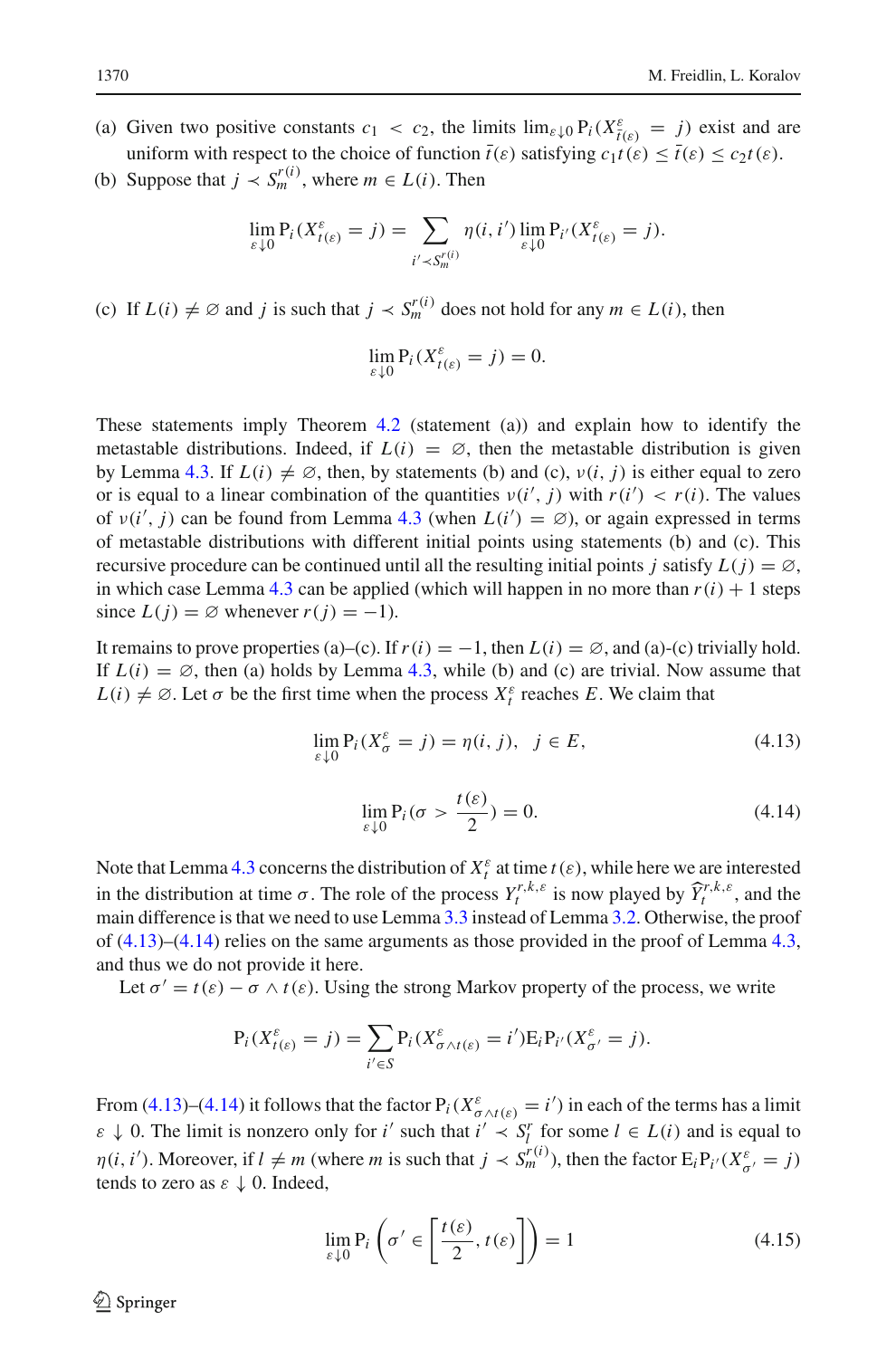by  $(4.14)$ , while  $r(i') < r(i)$ . Therefore, by the inductive assumption and properties (a) and (c),  $\lim_{\varepsilon \downarrow 0} E_i P_{i'}(X_{\sigma'}^{\varepsilon} = j) = 0$  if  $i' \prec S_l^r, l \in L(i)$ , and  $l \neq m$ . Therefore,

<span id="page-16-1"></span>
$$
\lim_{\varepsilon \downarrow 0} P_i(X_{t(\varepsilon)}^{\varepsilon} = j) = \sum_{i' \prec S_m^{r(i)}} \eta(i, i') \lim_{\varepsilon \downarrow 0} E_i P_{i'}(X_{\sigma'}^{\varepsilon} = j), \tag{4.16}
$$

provided the limits in the right hand side exist. Similarly, if no *m* with  $j \lt s_m^{r(i)}$  exists, then

$$
\lim_{\varepsilon \downarrow 0} \mathbf{P}_i(X_{t(\varepsilon)}^{\varepsilon} = j) = 0,
$$

which proves property (c). By  $(4.15)$  and property (a) applied to *i'* instead of *i*, the limits in the right hand side of  $(4.16)$  can be written as

$$
\lim_{\varepsilon \downarrow 0} \mathcal{E}_i \mathcal{P}_{i'} (X_{\sigma'}^{\varepsilon} = j) = \lim_{\varepsilon \downarrow 0} \mathcal{P}_{i'} (X_{t(\varepsilon)}^{\varepsilon} = j).
$$

By [\(4.16\)](#page-16-1), this implies property (b). Finally, property (a) follows from (b) if we observe that the arguments leading to the proof of (b) can be applied to  $\bar{t}(\varepsilon)$  instead of  $t(\varepsilon)$ .

# <span id="page-16-0"></span>**5 Complete Asymptotic Regularity**

In this section, we prove Lemma [2.2.](#page-5-0) We start with the following simple lemma.

**Lemma 5.1** *Suppose that*  $a_1(\varepsilon), \ldots, a_n(\varepsilon)$  *and*  $b_1(\varepsilon), \ldots, b_{n'}(\varepsilon)$  *are positive functions such that there are limits*

$$
\lim_{\varepsilon \downarrow 0} \frac{a_i(\varepsilon)}{b_{i'}(\varepsilon)} \in [0, \infty], \ 1 \le i \le n, \ 1 \le i' \le n'.
$$

*Let*  $A(\varepsilon) = a_1(\varepsilon) + \cdots + a_n(\varepsilon)$ *,*  $B(\varepsilon) = b_1(\varepsilon) + \cdots + b_n(\varepsilon)$ *. Then there is the limit* 

<span id="page-16-2"></span>
$$
\lim_{\varepsilon \downarrow 0} \frac{A(\varepsilon)}{B(\varepsilon)} \in [0, \infty].
$$

*Proof* For each *i* , there is the limit

$$
\lim_{\varepsilon \downarrow 0} \frac{A(\varepsilon)}{b_{i'}(\varepsilon)} = \lim_{\varepsilon \downarrow 0} \frac{a_1(\varepsilon)}{b_{i'}(\varepsilon)} + \cdots + \lim_{\varepsilon \downarrow 0} \frac{a_n(\varepsilon)}{b_{i'}(\varepsilon)} \in [0, \infty].
$$

Therefore, there is the limit

$$
\lim_{\varepsilon \downarrow 0} \frac{A(\varepsilon)}{B(\varepsilon)} = (\lim_{\varepsilon \downarrow 0} \frac{b_1(\varepsilon)}{A(\varepsilon)} + \dots + \lim_{\varepsilon \downarrow 0} \frac{b_{n'}(\varepsilon)}{A(\varepsilon)})^{-1} \in [0, \infty].
$$

*Proof of Lemma* [2.2](#page-5-0) The case  $N = 1$  is trivial. Let us assume that  $N > 1$ . Recall the decomposition [\(2.1\)](#page-3-2) of *S* into ergodic classes and transient states. To prove the lemma, we need to show that for  $a \geq 1$  there is the limit

<span id="page-16-3"></span>
$$
\lim_{\varepsilon \downarrow 0} \left( \frac{Q_{k_1 l_1}(\varepsilon)}{Q_{m_1 n_1}(\varepsilon)} \times \cdots \times \frac{Q_{k_a l_a}(\varepsilon)}{Q_{m_a n_a}(\varepsilon)} \right) \in [0, \infty],
$$
\n(5.1)

provided that  $k_1 \neq l_1, \ldots, k_a \neq l_a, m_1 \neq n_1, \ldots, m_a \neq n_a$ . We will repeatedly use Lemma [5.1,](#page-16-2) which will allow us to replace each of the factors above by simpler expressions.

 $\circled{2}$  Springer

 $\Box$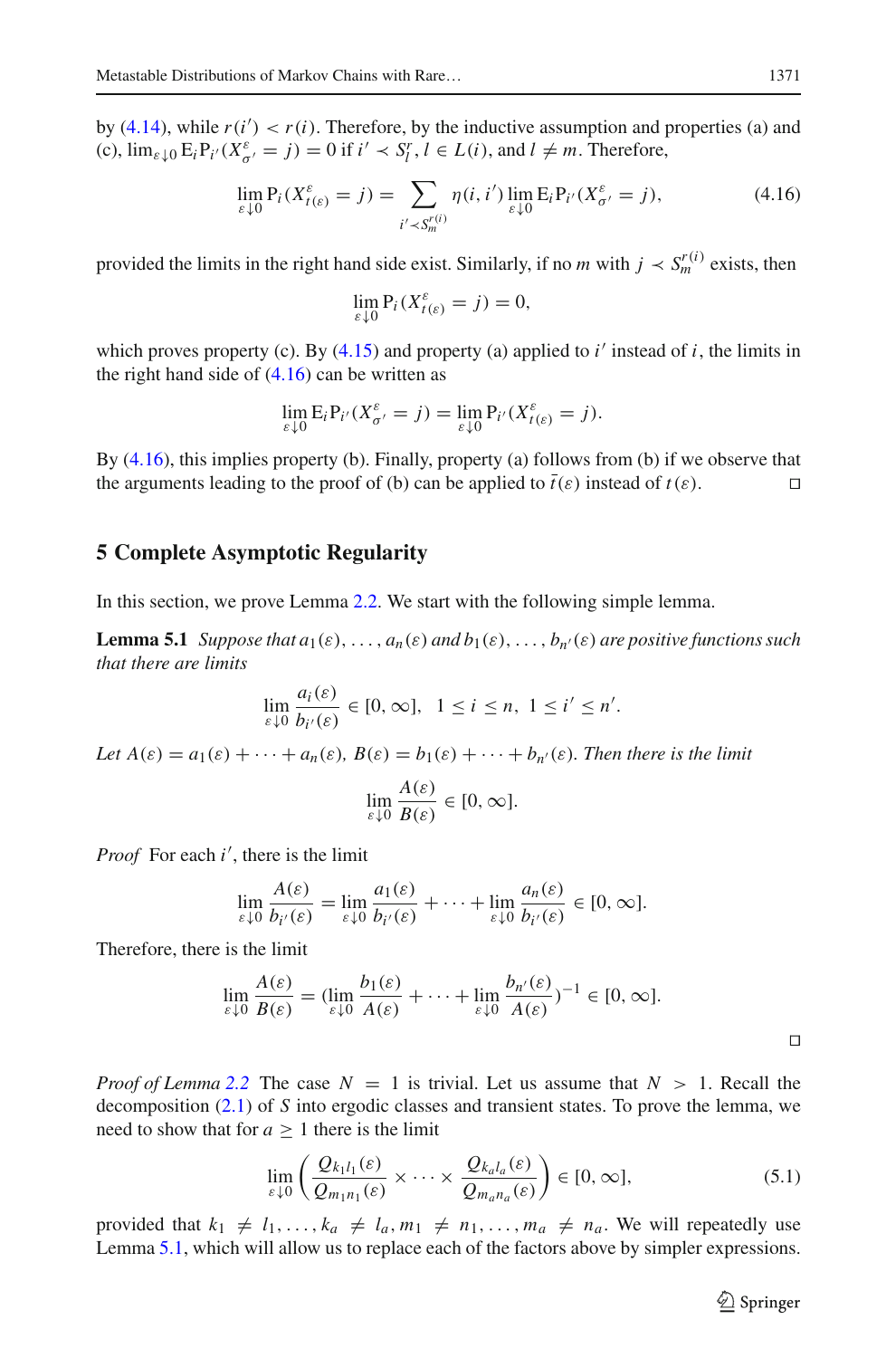First consider a factor of the form  $Q_{kl}/Q_{mn}$  under the assumption that  $S_k = \{i\}$  and  $S_m = \{i'\}$ , i.e.,  $S_k$  and  $S_m$  have only one element each. In this case

$$
\frac{Q_{kl}(\varepsilon)}{Q_{mn}(\varepsilon)}=\frac{\sum_{j\in S_l}q_{ij}(\varepsilon)}{\sum_{j'\in S_n}q_{i'j'}(\varepsilon)}.
$$

Thus, by Lemma [5.1,](#page-16-2) it is sufficient to prove the existence of the limit in  $(5.1)$  with all such factors replaced by those of the form  $q_{ij}/q_{i'j'}$ .

Next consider a factor of the form  $Q_{kl}/Q_{mn}$  under the assumption that one of the sets  $S_k$  and  $S_m$  (say,  $S_k$ ) has at least two elements, while the other one has one element, i.e.,  $S_m = \{i'\}$ . Then the chain  $Y_t^{k,\varepsilon}$  satisfies the assumptions of Lemma [3.1,](#page-7-1) and therefore, by  $(2.3)$ ,

$$
\frac{Q_{kl}(\varepsilon)}{Q_{mn}(\varepsilon)} = \frac{\sum_{i \in S_k} \sum_{j \in S_l} \mu^k(i, \varepsilon) q_{ij}(\varepsilon)}{\sum_{j' \in S_n} q_{i'j'}(\varepsilon)} \sim \frac{\sum_{i \in S_k} \sum_{j \in S_l} \lambda(i) T(i, \varepsilon) q_{ij}(\varepsilon)}{\sum_{j' \in S_n} q_{i'j'}(\varepsilon) \sum_{i'' \in S_k} (\lambda(i'') T(i'', \varepsilon))},
$$

where  $\lambda$  and *T* are the invariant measure for the skeleton chain and the inverse transition rate, respectively, for the chain  $Y_t^{k,\varepsilon}$ . Thus, by Lemma [5.1,](#page-16-2) it is sufficient to prove the existence of the limit in [\(5.1\)](#page-16-3) with  $Q_{kl}/Q_{mn}$  replaced by  $T(i, \varepsilon)q_{ij}(\varepsilon)(T(i'', \varepsilon)q_{i'j'}(\varepsilon))^{-1}$ , where  $i, i'' \in S_k$ . By the definition of *T*,

$$
\frac{T(i,\varepsilon)q_{ij}(\varepsilon)}{T(i'',\varepsilon)q_{i'j'}(\varepsilon)}=\frac{\sum_{b'\in S_k,b'\neq i''}q_{i''b'}(\varepsilon)q_{ij}(\varepsilon)}{\sum_{b\in S_k,b\neq i}q_{ib}(\varepsilon)q_{i'j'}(\varepsilon)}.
$$

By Lemma [5.1,](#page-16-2) each such expression can be replaced by  $(q_{i''b'}(\varepsilon)q_{ij}(\varepsilon))/(q_{ib}(\varepsilon)q_{i'j'}(\varepsilon))$ .

The final case, when  $S_k$  and  $S_m$  have at least two elements each, is treated similarly, resulting in  $Q_{kl}/Q_{mn}$  being replaced by a product of three factors of the form  $q_{ij}/q_{i'j'}$ . Thus we see that each factor in  $(5.1)$  can be replaced by either one, two, or three factors of the form  $q_{ij}/q_{i'j'}$ . Therefore, the limit in [\(5.1\)](#page-16-3) exists since the original chain is completely asymptotically regular.

## <span id="page-17-0"></span>**6 Remarks and Generalizations**

**(A)** One could replace the complete asymptotic regularity by a somewhat weaker assumption that also implies the asymptotic regularity of all the reduced chains appearing in the inductive construction of the hierarchy. We will say that an asymptotically regular family of Markov chains  $X_t^{\varepsilon}$  satisfies Condition (A) if for each  $0 \le a \le N - 2$  the following finite or infinite limit exists

$$
\lim_{\varepsilon \downarrow 0} \left( \frac{q_{k_1 l_1}(\varepsilon)}{q_{k_1 n_1}(\varepsilon)} \times \cdots \times \frac{q_{k_d l_d}(\varepsilon)}{q_{k_a n_a}(\varepsilon)} \times \frac{q_{k'l'}(\varepsilon)}{q_{m'n'}(\varepsilon)} \right) \in [0, \infty],
$$

provided that  $k_1, \ldots, k_a$  are all distinct,  $k', m' \notin \{k_1, \ldots, k_a\}$ , and  $k_1 \neq l_1, \ldots, k_a \neq l_a$ ,  $k_1 \neq n_1, \ldots, k_a \neq n_a, k' \neq l', m' \neq n'.$  The proof of the following lemma is similar to that of Lemma [2.2,](#page-5-0) and so we don't provide it here.

<span id="page-17-1"></span>**Lemma 6.1** *If*  $X_t^{\varepsilon}$  *satisfies Condition* (*A*)*, then the reduced chain also satisfies Condition* (*A*)*.* 

If  $X_t^{\varepsilon}$  satisfies Condition (A), then, by Lemma [6.1,](#page-17-1) so do the reduced Markov chains that appear at each step of the inductive construction of the hierarchy, which implies that all of them are asymptotically regular.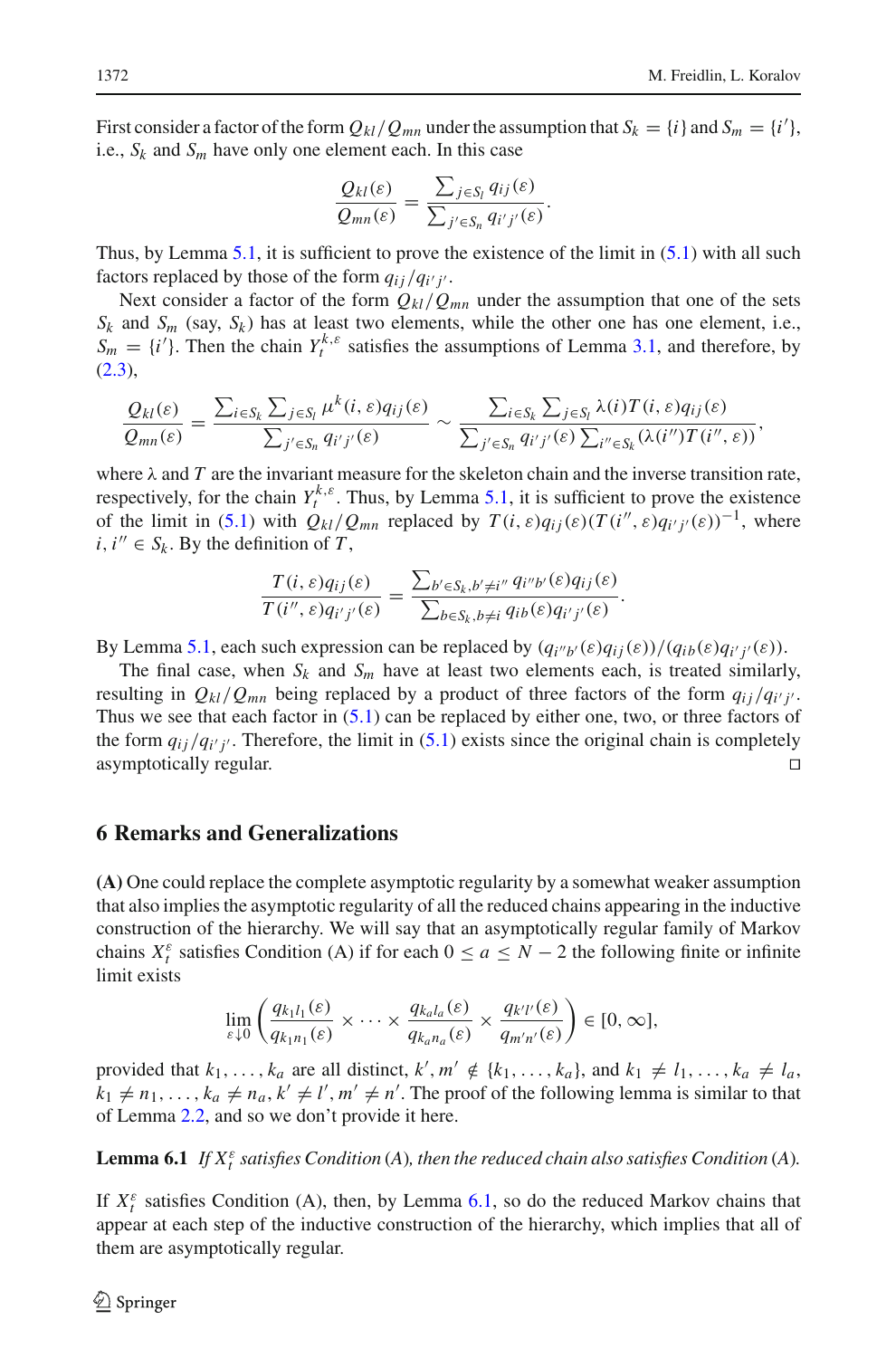**(B)** Next, let us mention that all the above analysis can be easily adapted to the case of discrete-time Markov chains. Instead of [\(1.1\)](#page-0-0), we assume that  $X_n^{\varepsilon}$ ,  $n \geq 0$ , is a Markov chain with transition probabilities  $p_{ij}(\varepsilon)$ ,  $i, j \in S$ . We impose an additional assumption that  $p_{ii}(\varepsilon) > c > 0$  for all  $i \in S$ ,  $\varepsilon > 0$ . This is needed in order for the discrete time analogue of Lemma [3.2](#page-8-10) to remain valid.

The definitions of asymptotic regularity and complete asymptotic regularity remain the same as in the continuous time case, with transition rates  $q_{ij}(\varepsilon)$  replaced by transition probabilities  $p_{ij}(\varepsilon)$ . The reduced Markov chains the chains chains  $Y^{r,k,\varepsilon}_t$  can be still defined in continuous time, simply replacing  $q_{ij}(\varepsilon)$  by  $p_{ij}(\varepsilon)$  in all the definitions. The definition of the inverse transition rates  $(4.2)$  remains the same. The theorem on metastable distributions now takes the following form.

**Theorem 6.2** *Let*  $n : (0, \infty) \to \mathbb{N}$  *be such that for each*  $0 \le r \le \rho - 1$  *and each*  $1 \le i \le n_r$ *either*  $n(\varepsilon) \ll T^r(i, \varepsilon)$  *or*  $n(\varepsilon) \gg T^r(i, \varepsilon)$ *. Then there is a family of probability measures*  $v(i, \cdot), i \in S$ , on S such that

$$
\lim_{\varepsilon \downarrow 0} \mathbf{P}_i(X_{n(\varepsilon)}^{\varepsilon} = j) = \nu(i, j).
$$

The proof of this theorem is identical to that of Theorem [4.2.](#page-10-2)

**(C)** Finally, consider an example of a completely asymptotically regular family of Markov chains. Given numbers  $\alpha_{ij}$ ,  $\beta_{ij}$ , and  $\gamma_{ij}$ ,  $i \neq j$ , such that  $\alpha_{ij} > 0$ , assume that the transition rates satisfy

<span id="page-18-0"></span>
$$
q_{ij}(\varepsilon) \sim \alpha_{ij}\varepsilon^{\beta_{ij}} \exp(-\gamma_{ij}\varepsilon^{-1}), \text{ as } \varepsilon \downarrow 0, \quad i \neq j. \tag{6.1}
$$

It is clear that these functions satisfy [\(2.5\)](#page-5-1), and therefore the corresponding family is completely asymptotically regular. Replacing  $\varepsilon$  by  $|\ln \tilde{\varepsilon}|^{-1}$ , we obtain functions

<span id="page-18-1"></span>
$$
\tilde{q}_{ij}(\tilde{\varepsilon}) \sim \alpha_{ij} |\ln \tilde{\varepsilon}|^{-\beta_{ij}} (\tilde{\varepsilon})^{\gamma_{ij}}, \ \ \text{as } \varepsilon \downarrow 0, \quad i \neq j,
$$
\n
$$
(6.2)
$$

which also satisfy [\(2.5\)](#page-5-1). The systems discussed in the Introduction lead to Markov chains with transition rates that satisfy either  $(6.1)$  or  $(6.2)$ , with the exception that the condition  $\alpha_{ij} > 0$  may be violated, i.e., some of the coefficients may be equal to zero. In fact, this positivity condition (or condition (a) in the definition of asymptotic regularity) are not that crucial. If *i* and *j* are such that  $\alpha_{ij} = 0$ , the transition rates can be re-defined for those  $(i, j)$ by taking  $\alpha_{ij} = 1$  and  $\gamma_{ij}$  sufficiently large, resulting in a completely asymptotically regular family with the same metastable behavior as the original one.

As we already mentioned, the reduction of dynamics on an infinite state space (as in the examples provided in the Introduction) to a finite-stateMarkov chain often requires non-trivial steps. In particular, the example with heteroclinic networks formally fits the framework of our paper (i.e., the scaling of transition rates satisfy  $(6.2)$ ). However, in order to approximate the genuine dynamics by a finite-state Markov chain, one needs to (a) interpret individual heteroclinic connections as states, (b) introduce stopping times appropriately, (c) carefully calculate the transition times and transition probabilities, and (d) deal with the fact that the process obtained this way is only approximately Markov. This program is currently being carrying out (see [\[3](#page-19-23)]), and will likely involve the results of this paper for a part of the analysis.

**Acknowledgements** We are grateful to three anonymous referees who read the paper very thoroughly and suggested many important improvements. While working on this article, M. Freidlin was supported by NSF Grant DMS-1411866 and L. Koralov was supported by NSF Grant DMS-1309084.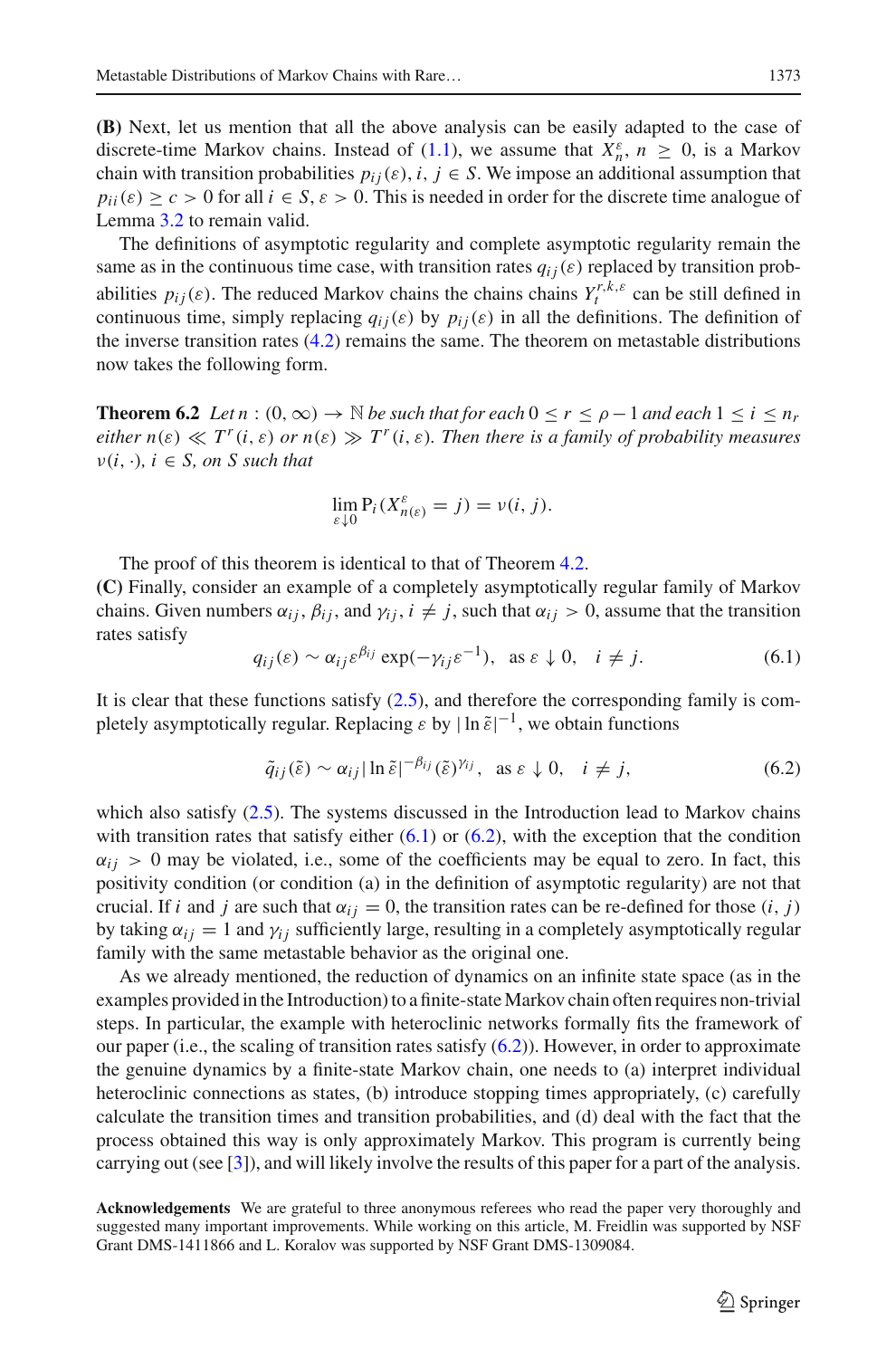# **References**

- <span id="page-19-18"></span>1. Aldous, D., Brown, M.: Inequalities for rare events in time-reversible Markov chains. I. Stochastic inequalities (Seattle, WA, 1991), 1–16, IMS Lecture Notes Monogr. Ser., 22, Inst. Math. Statist., Hayward, CA (1992)
- <span id="page-19-19"></span>2. Aldous, D., Brown, M.: Inequalities for rare events in time-reversible Markov chains II. Stoch. Process. Appl. **44**(1), 15–25 (1993)
- <span id="page-19-23"></span>3. Bakhtin, Y., Pajor-Gyulai, Z.: Metastability and cycle structure in strictly attracting noisy heteroclinic networks (in preparation)
- <span id="page-19-12"></span>4. Beltran, J., Landim, C.: Tunneling and metastability of continuous time Markov chains. J. Stat. Phys. **140**(6), 1065–1114 (2010)
- <span id="page-19-13"></span>5. Beltran, J., Landim, C.: A martingale approach to metastability. Probab. Theory Relat. Fields **161**(1–2), 267–307 (2015)
- <span id="page-19-5"></span>6. Berglund, N., Gentz, B.: The Eyring–Kramers law for potentials with nonquadratic saddles. Markov Process. Relat. Fields **16**(3), 549–598 (2010)
- <span id="page-19-24"></span>7. Betz, V., Le Roux, S.: Multi-scale metastable dynamics and the asymptotic stationary distribution of perturbed Markov chains. Stoch. Process. Appl. **126**(11), 3499–3526 (2016)
- <span id="page-19-16"></span>8. Bianchi, A., Gaudilliere, A.: Metastable states, quasi-stationary distributions and soft measures. Stoch. Process. Appl. **126**(6), 1622–1680 (2016)
- <span id="page-19-10"></span>9. Bovier, A., Eckhoff, M., Gayrard, V., Klein, M.: Metastability in stochastic dynamics of disordered meanfield models. Probab. Theory Relat. Fields **119**(1), 99–161 (2001)
- <span id="page-19-6"></span>10. Bovier, A., Eckhoff, M., Gayrard, V., Klein, M.: Metastability in reversible diffusion processes. I. Sharp asymptotics for capacities and exit times. J. Eur. Math. Soc. **6**(4), 399–424 (2004)
- 11. Bovier, A., Eckhoff, M., Gayrard, V., Klein, M.: Metastability and low lying spectra in reversible Markov chains. Commun. Math. Phys. **228**, 219–255 (2002)
- <span id="page-19-0"></span>12. Bovier, A., den Hollander, F.: Metastability. A Potential-Theoretical Approach. Springer, New York (2015)
- <span id="page-19-14"></span>13. Catoni O.: Simulated annealing algorithms and Markov chains with rare transitions. In: Seminaire de Probabilites, XXXIII, volume 1709 of Lecture Notes in Math., pp. 69–119. Springer, Berlin (1999)
- <span id="page-19-22"></span>14. Catoni, O., Cerf, R.: The exit path of a Markov chain with rare transitions. ESAIM Probab. Stat. 1: 95–144 (1995/1997)
- <span id="page-19-1"></span>15. Cirillo, E., Nardi, F.: Metastability for a stochastic dynamics with a parallel heat bath updating rule. J. Stat. Phys. **110**(1–2), 183–217 (2003)
- <span id="page-19-2"></span>16. Cirillo, E., Nardi, F.: Relaxation height in energy landscapes: an application to multiple metastable states. J. Stat. Phys. **150**(6), 1080–1114 (2013)
- <span id="page-19-20"></span>17. Cirillo, E., Nardi, F., Sohier, J.: Metastability for general dynamics with rare transitions: escape time and critical configurations. J. Stat. Phys. **161**, 365–403 (2015)
- <span id="page-19-25"></span>18. Doob, J.L.: Stochastic Processes. Wiley-Interscience. Revised edition (January 25, 1990)
- <span id="page-19-11"></span>19. Eckhoff, M.: Precise asymptotics of small eigenvalues of reversible diffusions in the metastable regime. Ann. Prob. **33**(1), 244–299 (2005)
- <span id="page-19-21"></span>20. Fernandez, R., Manzo, F., Nardi, F., Scoppola, E.: Asymptotically exponential hitting times and metastability: a pathwise approach without reversibility. Electron. J. Probab. **20**(122), 1–37 (2015)
- <span id="page-19-17"></span>21. Fernandez, R., Manzo, F., Nardi, F., Scoppola, E., Sohier, J.: Conditioned, quasi-stationary restricted measures and escape from metastable states. Ann. Appl. Prob. **26**, 760–793 (2016)
- <span id="page-19-7"></span>22. Freidlin, M.I.: Sublimiting distributions and stabilization of solutions of parabolic equations with a small parameter. Soviet Math. Dokl. **18**(4), 1114–1118 (1977)
- <span id="page-19-8"></span>23. Freidlin, M.I.: On stochastic perturbations of systems with rough symmetry. Hierarchy of Markov chains. J. Stat. Phys. **157**(6), 1031–1045 (2014)
- <span id="page-19-4"></span>24. Freidlin, M.I., Wentzell, A.D.: Random Perturbations of Dynamical Systems, 3rd edn. Springer, Berlin (2012)
- <span id="page-19-9"></span>25. Freidlin, M.I., Koralov, L., Wentzell, A.D.: On the behavior of diffusion processes with traps. To appear in Annals of Probability
- <span id="page-19-26"></span>26. Hennion, H., Herve, L.: Limit Theorems for Markov Chains and Stochastic Properties of Dynamical Systems by Quasi-Compactness. Springer, Berlin (2001)
- 27. Holmes-Cerfon, M., Gortler, S.J., Brenner, M.P.: A geometrical approach to computing free-energy landscapes from short-ranged potentials. Proc. Natl. Acad. Sci. **110**(1), E5–E14 (2013)
- <span id="page-19-15"></span>28. Huang, C., Sheu, S.: Singular perturbed Markov chains and exact behaviors of simulated annealing processes. J. Theor. Probab. **5**(2), 223–249 (1992)
- <span id="page-19-3"></span>29. Manzo, F., Nardi, F.R., Olivieri, E., Scoppola, E.: On the essential features of metastability: tunneling time and critical configurations. J. Stat. Phys. **115**(1/2), 591–642 (2004)